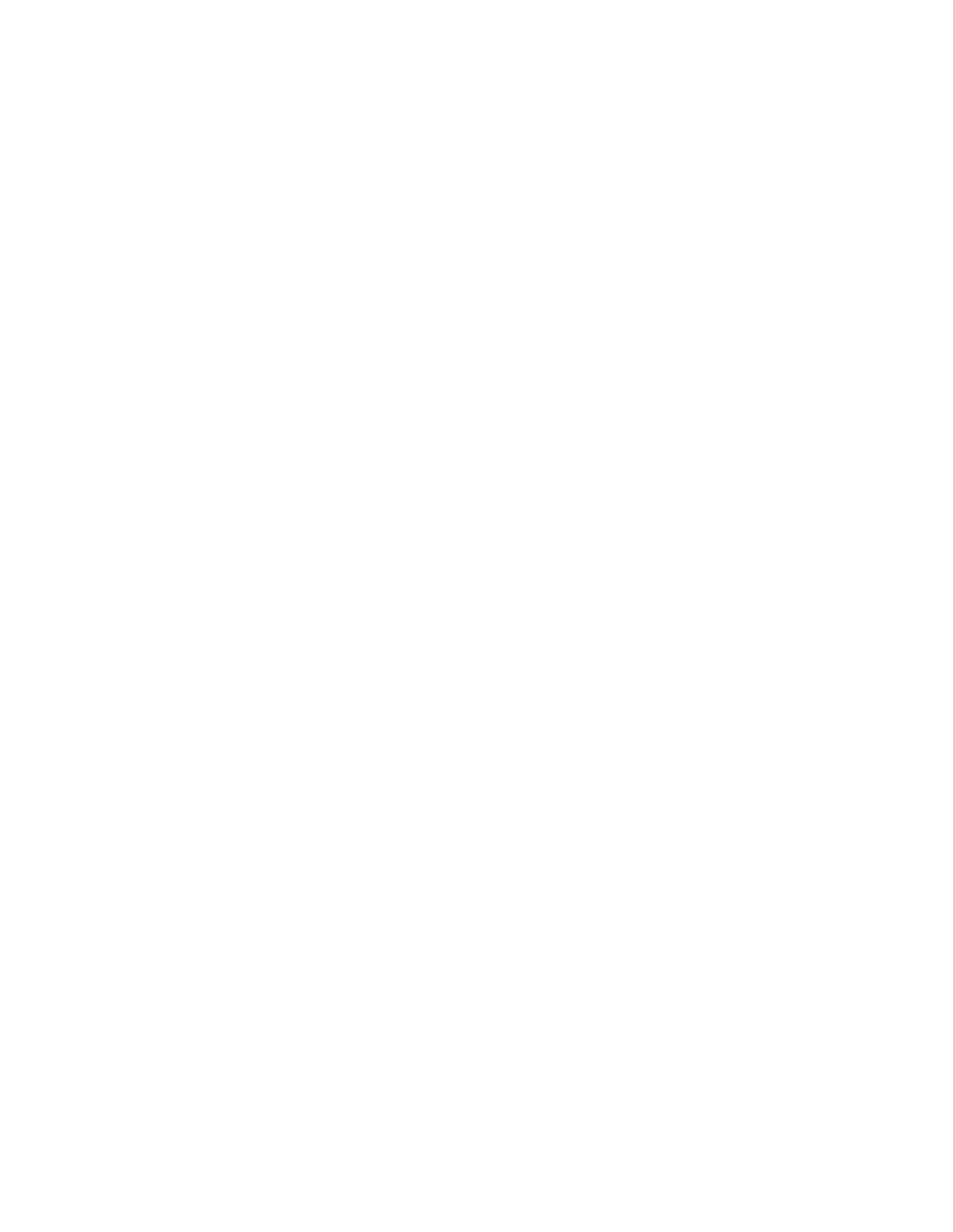## **Public and Agency Comments on Draft Environmental Assessment and ADOT's Responses**

| No.            | Name and<br>organization                                                    | <b>Type and</b><br>date | <b>Topics</b>                                           | <b>Comment</b>                                                                                                                                                                                                                                                                                                                                              | <b>Response</b>                                                                                                                                                                                                                                                                                                                                                                                                                                                                                                                                                                                                                              |
|----------------|-----------------------------------------------------------------------------|-------------------------|---------------------------------------------------------|-------------------------------------------------------------------------------------------------------------------------------------------------------------------------------------------------------------------------------------------------------------------------------------------------------------------------------------------------------------|----------------------------------------------------------------------------------------------------------------------------------------------------------------------------------------------------------------------------------------------------------------------------------------------------------------------------------------------------------------------------------------------------------------------------------------------------------------------------------------------------------------------------------------------------------------------------------------------------------------------------------------------|
| $\mathbf{1}$   | Kristen<br>Terpening<br>Arizona Game<br>and Fish<br>Department              | Telephone<br>6/4/2012   | <b>Public meeting</b>                                   | Is an agency scoping meeting being planned in conjunction<br>with the I-10: Ina to Ruthrauff public hearing? Sometimes<br>such meetings were announced at the last minute, and<br>they often provide better information for her purposes<br>than the general public hearing. She was just checking.                                                         | Party was informed that there is no separate agency hearing.<br>Agencies are equally welcome at the hearing. An agency<br>scoping meeting was held on October 28, 2009, Arizona<br>Game and Fish Department was invited to the meeting, and<br>provided scoping comments on the project.                                                                                                                                                                                                                                                                                                                                                     |
| $\overline{2}$ | Luisa Renteria                                                              | Telephone<br>6/4/2012   | <b>Meeting</b><br>invitation;<br>impacts to<br>property | Does not speak English and lives near the Interstate 10 and<br>Ruthrauff Road traffic interchange. She had received a copy<br>of the invitation postcard to the June 21 public hearing on<br>the I-10: Ina Road to Ruthrauff Road TI Study. She wanted<br>to know if she was going to have to move due to the<br>proximity of her home to the intersection. | Party was told (in Spanish) that the invitation was a notice<br>about a hearing to review the Draft EA and gather input into<br>the design alternatives being considered on the project. She<br>was told it was very unlikely her property would be acquired.<br>It was suggested she attend the hearing to learn more about<br>the alternatives that would be presented and to express her<br>opinion and provide feedback. She said she would be certain<br>to attend.<br>No residential displacements have been identified near<br><b>Ruthrauff Road.</b>                                                                                 |
| $\overline{3}$ | Dyna Michel                                                                 | E-mail<br>6/12/2012     | Construction<br>and noise<br>impacts                    | Does the document below really say that the residences<br>north of Ina will not be affected by construction or traffic<br>noise and do not qualify for noise abatement?                                                                                                                                                                                     | Residences near Ina Road would be affected by project<br>construction as described in the Draft EA. In particular,<br>Chapter IV of the Draft EA (pp. 31-97) describes the<br>anticipated impacts; noise impacts are described in Part IV,<br>Section H, Noise Levels. According to the noise analysis, noise<br>levels in this area (receiver 2a at 4575 Calle Marco) would<br>increase to 65 decibels (dBA), compared to 62 dBA under the<br>no action alternative. Based on this increase, provision of a<br>noise barrier was evaluated for this location and found to be<br>not reasonable or feasible based on ADOT standard criteria. |
| $\overline{4}$ | William<br>Sterader                                                         | Telephone<br>6/5/2012   | Transportation<br>to public<br>hearing                  | Requested transportation to the June 21, 2012 public<br>hearing.                                                                                                                                                                                                                                                                                            | Party was informed that ADOT does not provide<br>transportation to meetings as part of Americans with<br>Disabilities Act requirements, but we were willing to discuss<br>other options.                                                                                                                                                                                                                                                                                                                                                                                                                                                     |
| 5              | <b>Bill Leto</b><br>Denny's at Ina<br>Road and<br>Interstate 10<br>$(I-10)$ | E-mail<br>6/7/2012      | Project<br>information                                  | Can you tell me where I can see what everything will look<br>like?                                                                                                                                                                                                                                                                                          | Maps were available at the hearing, appear in the Draft<br>Environmental Assessment (EA), and are available on the<br>project website at www.azdot.gov/ina2rr.                                                                                                                                                                                                                                                                                                                                                                                                                                                                               |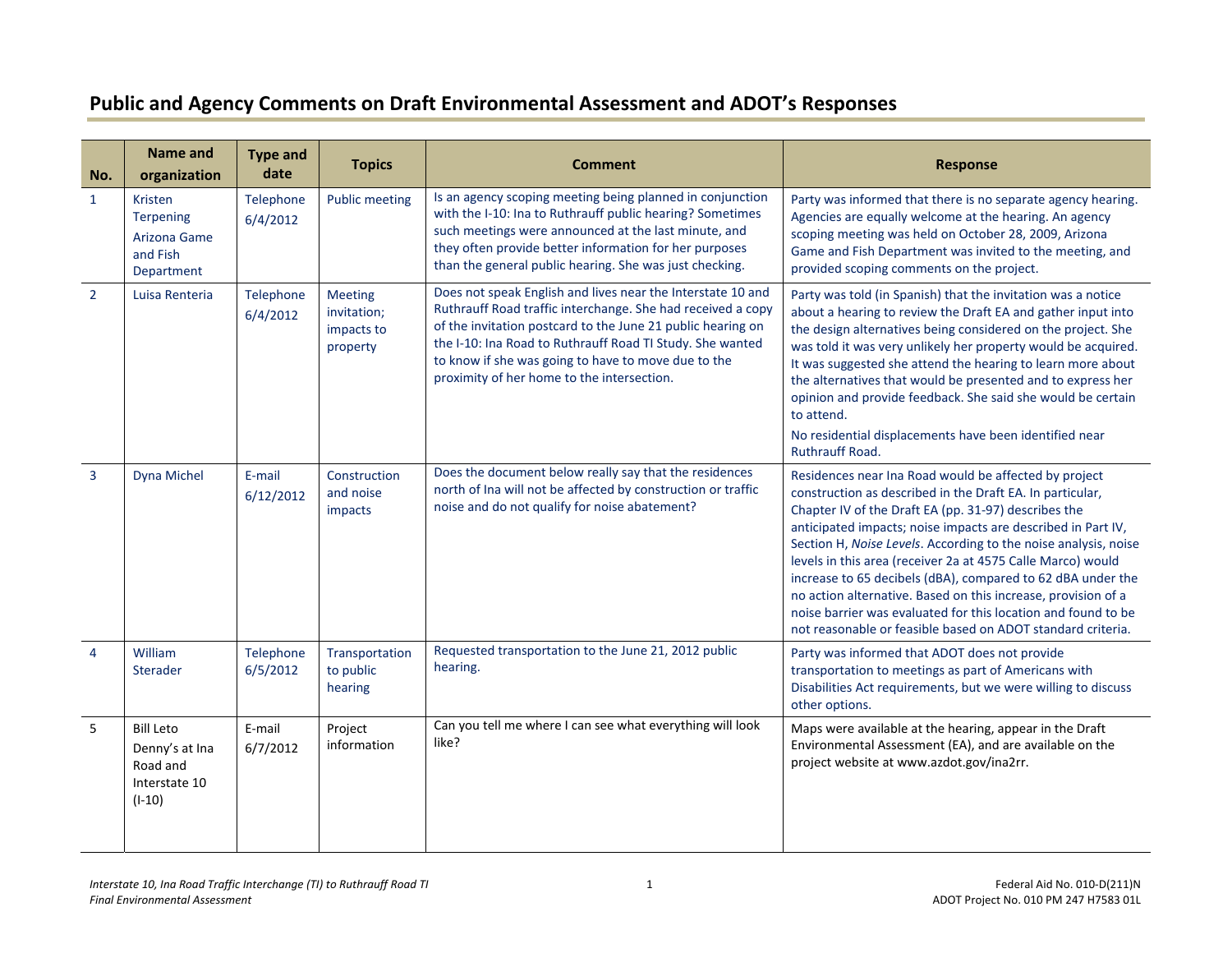| No.            | Name and<br>organization                                                                | <b>Type and</b><br>date       | <b>Topics</b>                                                         | <b>Comment</b>                                                                                                                                                                                                                                                                                                                                                                                                                                                                                                                                                                        | <b>Response</b>                                                                                                                                                                                                                                                                                                                                                                                                                                                                                                                                                                                                                                                                                                                                              |
|----------------|-----------------------------------------------------------------------------------------|-------------------------------|-----------------------------------------------------------------------|---------------------------------------------------------------------------------------------------------------------------------------------------------------------------------------------------------------------------------------------------------------------------------------------------------------------------------------------------------------------------------------------------------------------------------------------------------------------------------------------------------------------------------------------------------------------------------------|--------------------------------------------------------------------------------------------------------------------------------------------------------------------------------------------------------------------------------------------------------------------------------------------------------------------------------------------------------------------------------------------------------------------------------------------------------------------------------------------------------------------------------------------------------------------------------------------------------------------------------------------------------------------------------------------------------------------------------------------------------------|
| 6              | Steve Schweska                                                                          | Telephone<br>call<br>6/8/2012 | General<br>information                                                | Lives near Ruthrauff Road and La Cholla Boulevard<br>(residential multiuse area). He supports the project and<br>thinks it's needed because of the double-tracking. Was<br>approached to be bought out by Circle K; however, they've<br>recently broken off talks, he thinks because of this project.<br>Wanted to know how far out the improvements to<br>Ruthrauff Road would be. Said he didn't know if he'd<br>attend the hearing. Wanted to know if we'd have a map of<br>the proposed improvements at the hearing. Wanted to<br>know what was in the EA and if there was a map. | Maps and information regarding timing of the interchange<br>improvements were available at the hearing, appear in the<br>Draft EA, and are available on the project website at<br>www.azdot.gov/ina2rr.<br>Funding for improvements to the Ruthrauff Road Traffic<br>Interchange (TI) is programmed over the next 5 years.                                                                                                                                                                                                                                                                                                                                                                                                                                   |
| $\overline{7}$ | Unidentified                                                                            | Court<br>reporter<br>6/21/12  | Evaluation                                                            | They should treat the existing residential neighborhoods<br>the same way they would if those neighborhoods were<br>where the highest paid project officials live. Basically, treat<br>the neighborhoods the same way they would if those<br>neighborhoods were the ones where the highest paid<br>project officials actually lived, where they themselves<br>reside.                                                                                                                                                                                                                  | The Federal-aid process and the National Environmental<br>Policy Act require that all neighborhoods be treated equally.<br>Standards and uniform criteria have been developed and are<br>applied to ensure that treatment is uniform and objective.                                                                                                                                                                                                                                                                                                                                                                                                                                                                                                          |
| 8              | Unidentified                                                                            | Court<br>reporter<br>6/21/12  | Request for<br>wall                                                   | Along the loop road, which is located east of the highway<br>and north of Ina Road, there should be a wall along the<br>north edge of the loop road as a buffer between the road<br>and the existing residential neighborhood.                                                                                                                                                                                                                                                                                                                                                        | Walls are normally constructed to serve as either retaining<br>walls and/or noise barriers. The traffic noise analysis<br>conducted for the proposed project (see Part IV, Section H,<br>Noise Levels, in the Draft EA), which used uniform and<br>objective criteria, did not recommend noise barriers in any<br>locations within the Study Area. The EA includes a mitigation<br>measure to provide a buffer between residential and<br>commercial land uses near Maryvale Avenue and North<br>Camino de la Cruz as part of the landscape plans as follows:<br>"Landscape plans will include areas of available right-of-way<br>along North Camino de la Cruz and Maryvale Avenue to<br>provide a buffer between residential and commercial land<br>uses." |
| 9              | Gregor<br>Blackburn<br>Federal<br>Emergency<br>Management<br>Agency (FEMA)<br>Region IX | Letter<br>6/21/2012           | Flood<br><b>Insurance Rate</b><br>Maps and<br>regulatory<br>floodways | This is in response to your request for comments regarding<br>the Notice of Public Hearing on the Interstate 10 Ina Road<br>Traffic Interchange (TI) to Ruthrauff Road TI Study project-<br>Draft Environmental Assessment.<br>Please review the current effective countywide Flood<br>Insurance Rate Maps (FIRMs) for the County of Pima<br>(Community Number 040073) and City of Pima (Community<br>Number 040076), Maps revised June 16, 2011. Please note<br>that the City of Tucson, Pima County, Arizona is a                                                                   | A hydraulic and floodplain evaluation was prepared and<br>included in the Preliminary Bridge Hydraulics Report for this<br>project. Although the hydraulics report predates the latest<br>map revisions, the revised maps still support the indicated<br>FEMA designations in the report. The study identified the<br>channels of the Rillito Creek and Cañada del Oro Wash as<br>FEMA-designated floodways within zone AE. I-10 and<br>accompanying one-way eastbound and westbound frontage<br>roads have existing bridges across both of these washes. Soil                                                                                                                                                                                               |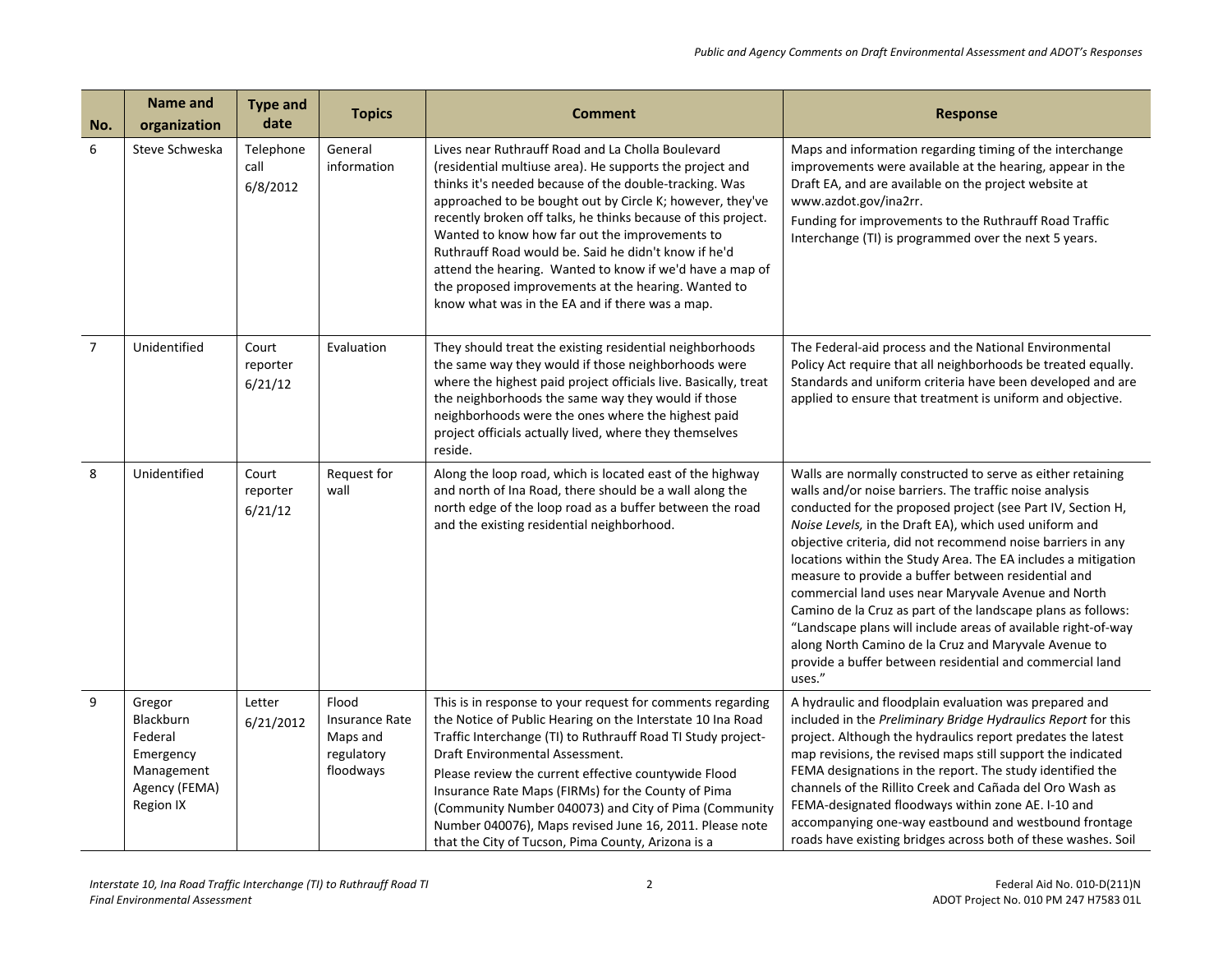| No. | <b>Name and</b><br>organization | <b>Type and</b><br>date | <b>Topics</b> | <b>Comment</b>                                                                                                                                                                                                                                                                                                                                                                                                                                                                                                                                                                                                                                                                                                                                                                                                                                                                                                                                                                                                                                                                                                                                                                                                                                                                                                                                                                                                                                                                                                                                                                                                                                                                                                                                                                                                                                                                                                                                                                                                                                                                                                                                                                                      | <b>Response</b>                                                                                                                                                                                                                                                                                                                                                                                                                                                                                                                                                                                                                                                                                                                                                                                                                                                                                                                                                                                                                                                                                                                                                                                                                                                                                                                                                                                                                                                                                                                                                                                                                                                                                                                                                                                                                                                                                                                                                                                                                                                                                                                                                                                                                  |
|-----|---------------------------------|-------------------------|---------------|-----------------------------------------------------------------------------------------------------------------------------------------------------------------------------------------------------------------------------------------------------------------------------------------------------------------------------------------------------------------------------------------------------------------------------------------------------------------------------------------------------------------------------------------------------------------------------------------------------------------------------------------------------------------------------------------------------------------------------------------------------------------------------------------------------------------------------------------------------------------------------------------------------------------------------------------------------------------------------------------------------------------------------------------------------------------------------------------------------------------------------------------------------------------------------------------------------------------------------------------------------------------------------------------------------------------------------------------------------------------------------------------------------------------------------------------------------------------------------------------------------------------------------------------------------------------------------------------------------------------------------------------------------------------------------------------------------------------------------------------------------------------------------------------------------------------------------------------------------------------------------------------------------------------------------------------------------------------------------------------------------------------------------------------------------------------------------------------------------------------------------------------------------------------------------------------------------|----------------------------------------------------------------------------------------------------------------------------------------------------------------------------------------------------------------------------------------------------------------------------------------------------------------------------------------------------------------------------------------------------------------------------------------------------------------------------------------------------------------------------------------------------------------------------------------------------------------------------------------------------------------------------------------------------------------------------------------------------------------------------------------------------------------------------------------------------------------------------------------------------------------------------------------------------------------------------------------------------------------------------------------------------------------------------------------------------------------------------------------------------------------------------------------------------------------------------------------------------------------------------------------------------------------------------------------------------------------------------------------------------------------------------------------------------------------------------------------------------------------------------------------------------------------------------------------------------------------------------------------------------------------------------------------------------------------------------------------------------------------------------------------------------------------------------------------------------------------------------------------------------------------------------------------------------------------------------------------------------------------------------------------------------------------------------------------------------------------------------------------------------------------------------------------------------------------------------------|
|     |                                 |                         |               | participant in the National Flood Insurance Program (NFIP).<br>The minimum, basic NFIP floodplain management building<br>requirements are described in Vol. 44 Code of Federal<br>Regulations (44 CFR), Sections 59 through 65.<br>A summary of these NFIP floodplain management building<br>requirements are as follows:<br>All buildings constructed within a riverine floodplain,<br>$\bullet$<br>(i.e., Flood Zones A, AO, AH, AE, and A1 through A30 as<br>delineated on the FIRM), must be elevated so that the<br>lowest floor is at or above the Base Flood Elevation<br>level in accordance with the effective Flood Insurance<br>Rate Map.<br>If the area of construction is located within a<br>$\bullet$<br>Regulatory Floodway as delineated on the FIRM, any<br>development must not increase base flood elevation<br>levels. The term <i>development</i> means any man-made<br>change to improve or unimproved real estate,<br>including but not limited to buildings, other structures,<br>mining, dredging, filling, grading, paving, excavation or<br>drilling operations, and storage of equipment or<br>materials. A hydrologic and hydraulic analysis must be<br>performed <i>prior</i> to the start of development, and<br>must demonstrate that the development would not<br>cause any rise in base flood levels. No rise is permitted<br>within regulatory floodways.<br>Upon completion of any development that changes<br>$\bullet$<br>existing Special Flood Hazard Areas, the NFIP directs<br>all participating communities to submit the<br>appropriate hydrologic and hydraulic data to FEMA for<br>a FIRM revision. In accordance with 44 CFR, section<br>65.3, as soon as practicable, but not later than six<br>months after such data becomes available, a<br>community shall notify FEMA of the changes by<br>submitting technical data for a flood map revision. To<br>obtain copies of FEMA's Flood Map Revision<br>Application Packages, please refer to the FEMA<br>website at<br>http://www.fema.gov/business/nfip/forms.shtm.<br>Please Note:<br>Many NFIP participating communities have adopted<br>floodplain management building requirements which are | cement banks along each wash contain the 100-year flood.<br>During a 100-year flood, there will be approximately 4.7 feet<br>between the water surface elevation and the bottom of the<br>existing I-10 main line bridge at the Cañada del Oro Wash,<br>and 0.4 feet at the Rillito Creek.<br>New I-10 main line bridges at the Rillito Creek and Cañada del<br>Oro Wash will be constructed to accommodate the freeway<br>widening and profile changes. The design of the new bridges<br>will be similar to existing frontage road bridges, and the new<br>piers will be aligned with existing piers to minimize debris<br>loading and friction losses upstream of the bridges. Water<br>surface elevation modeling indicates that no upstream<br>increases in water surface elevations will occur with pier<br>construction.<br>The Cañada del Oro Wash modeling indicates that the water<br>surface elevation will decrease by 0.27 feet with installation<br>of the new bridge. At the Rillito Creek, modeling indicates the<br>water surface elevation will decrease 0.14 feet at the<br>upstream side of the bridge, but increase by 0.55 feet at the<br>downstream end of the bridge. Review of the FEMA model<br>indicates that a lower elevation is being used than is actual<br>for the soil cement bottom at the downstream end of the<br>bridge, resulting in a higher modeled water surface elevation<br>than will actually result from the project. Irrespective, the<br>channel will sufficiently contain the 100-year flow, and the<br>improvements will not adversely affect floodplain elevations.<br>The new bridges will have a greater distance between the<br>water surface elevation and the bottom of the bridge during<br>a 100-year flood. At the Cañada del Oro Wash, the new<br>elevation difference will be 6.51 feet, an increase of<br>1.86 feet; at the Rillito Creek, the difference will be 1.45 feet,<br>an increase of 1.05 feet. The bridge hydraulics report also<br>evaluated the potential impacts on I-10 structures during the<br>100-year flood resulting from Santa Cruz River flood water<br>rise, with the result being that impacts from the Santa Cruz<br>River were negligible. |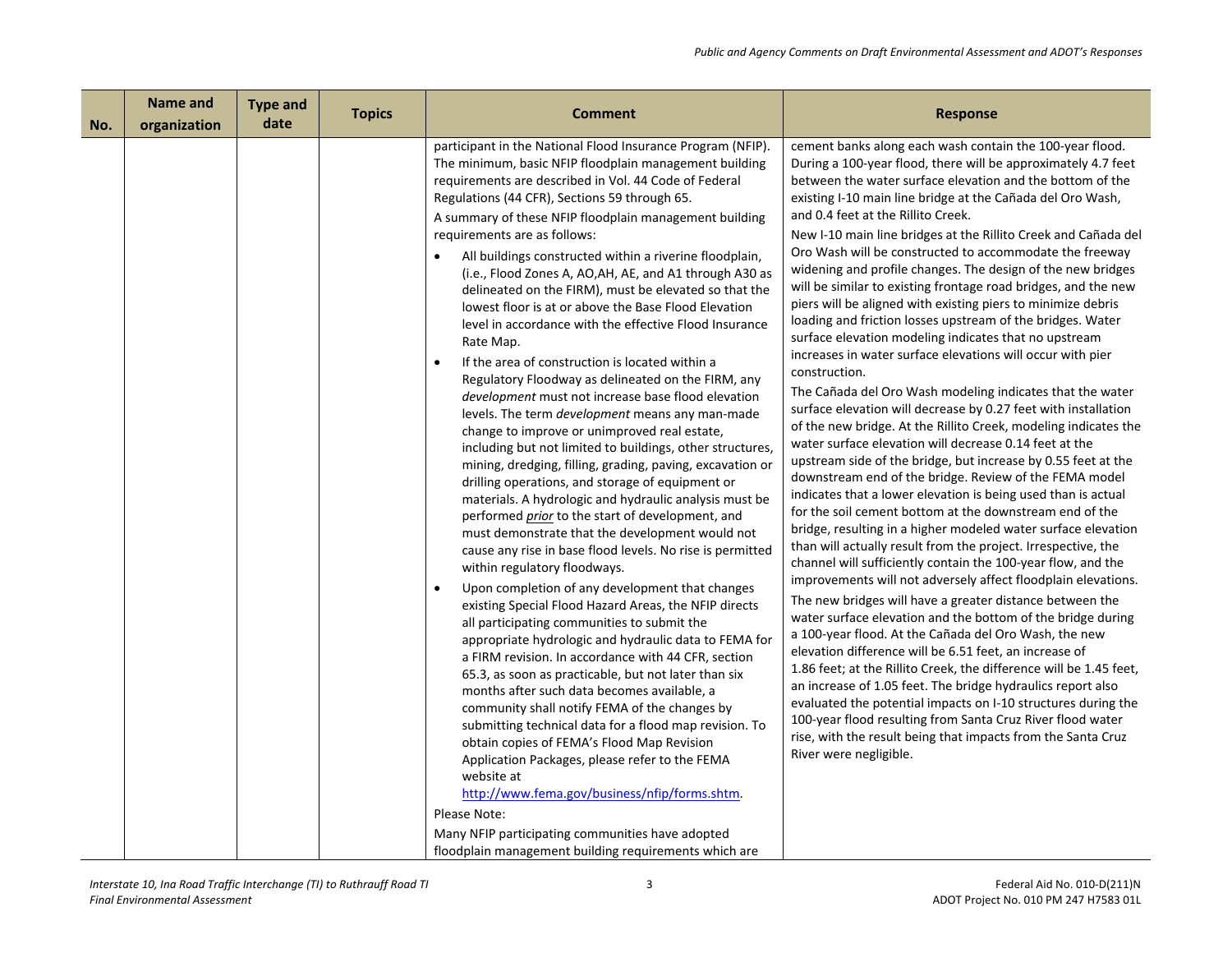| No. | Name and<br>organization | <b>Type and</b><br>date      | <b>Topics</b>                              | Comment                                                                                                                                                                                                                                                                                                                                                                                                                                                                                                                                                                                                                   | <b>Response</b>                                                                                                                                                                                                                                                                                                                                                                                                                                                                                                                                                                                                                                                                                                                                                                                                                                                                                                                                                                                                                                                                                                                                                                                                                                                                                                                                                                                                                                                          |
|-----|--------------------------|------------------------------|--------------------------------------------|---------------------------------------------------------------------------------------------------------------------------------------------------------------------------------------------------------------------------------------------------------------------------------------------------------------------------------------------------------------------------------------------------------------------------------------------------------------------------------------------------------------------------------------------------------------------------------------------------------------------------|--------------------------------------------------------------------------------------------------------------------------------------------------------------------------------------------------------------------------------------------------------------------------------------------------------------------------------------------------------------------------------------------------------------------------------------------------------------------------------------------------------------------------------------------------------------------------------------------------------------------------------------------------------------------------------------------------------------------------------------------------------------------------------------------------------------------------------------------------------------------------------------------------------------------------------------------------------------------------------------------------------------------------------------------------------------------------------------------------------------------------------------------------------------------------------------------------------------------------------------------------------------------------------------------------------------------------------------------------------------------------------------------------------------------------------------------------------------------------|
|     |                          |                              |                                            | more restrictive than the minimum federal standards<br>described in 44 CFR. Please contact the local community's<br>floodplain manager for more information on local<br>floodplain management building requirements. The Tucson<br>floodplain manager can be reached by calling Jim<br>Vogelsberg, Floodplain Administrator, PDSD, at (520) 837-<br>4926. The Pima County floodplain manager can be reached<br>by calling Eric Shepp, Floodplain Manager, at (520) 243-<br>1800.<br>If you have any questions or concerns, please do not<br>hesitate to call Patricia Rippe of the Mitigation staff at (510)<br>627-7235. |                                                                                                                                                                                                                                                                                                                                                                                                                                                                                                                                                                                                                                                                                                                                                                                                                                                                                                                                                                                                                                                                                                                                                                                                                                                                                                                                                                                                                                                                          |
| 10  | Dianna Swansey           | Comment<br>form<br>6/21/2012 | Additional<br>vegetation                   | I suggest planting a thick area of cactus among all surfaces<br>prone to graffiti including walls and sign post.<br>Thank you for fewer train horns in our area once the                                                                                                                                                                                                                                                                                                                                                                                                                                                  | Landscaping with native vegetation will be a part of the<br>proposed improvements.<br>Your comment regarding train horns is noted.                                                                                                                                                                                                                                                                                                                                                                                                                                                                                                                                                                                                                                                                                                                                                                                                                                                                                                                                                                                                                                                                                                                                                                                                                                                                                                                                       |
| 11  | Delores Tellez           | Comment<br>form<br>6/21/2012 | Bike paths,<br>pecan trees,<br>and detours | overpass is completed.<br>1 What impact is there going to be on the bike paths at<br>Orange Grove and down the west side of I-10?<br>2 What is going to happen [to] the historical pecan trees<br>just north of Sunset on west side of I-10?<br>3 Will there be better communication between city,<br>county, agencies of construction of the proposed detours?                                                                                                                                                                                                                                                           | Some segments of the Regional Optimization Master Plan<br>trail are located within existing ADOT ROW. The project will<br>not have permanent effects on the trail; however,<br>construction activities may require temporary closure of trail<br>segments within ADOT ROW to provide for the safety of trail<br>users. Cañada del Oro Wash Park/Trail and Rillito Creek<br>Park/Trail follow the Cañada del Oro Wash and Rillito Creek,<br>respectively, and cross under I-10. Within the project limits,<br>the Cañada del Oro Wash Park/Trail does not have any<br>developed trail features, while the Rillito Creek Park/Trail has<br>a paved trail above the southern bank. During construction,<br>these trails may be detoured within the washes. In addition,<br>some construction activities (i.e., bridge demolition) may<br>require short-term closures or trail detours outside the<br>washes to provide for the safety of trail users. Any negative<br>effects to trail features during construction will be addressed<br>and the trails will be returned to preconstruction conditions.<br>Most of the trees will be avoided by the Selected Alternative.<br>Removal of some of trees will be required for reconstruction<br>of the Sunset Road TI.<br>ADOT, Pima County, the City of Tucson, and the Town of<br>Marana have been a part of the project team throughout the<br>project. That coordination will continue throughout project<br>construction. |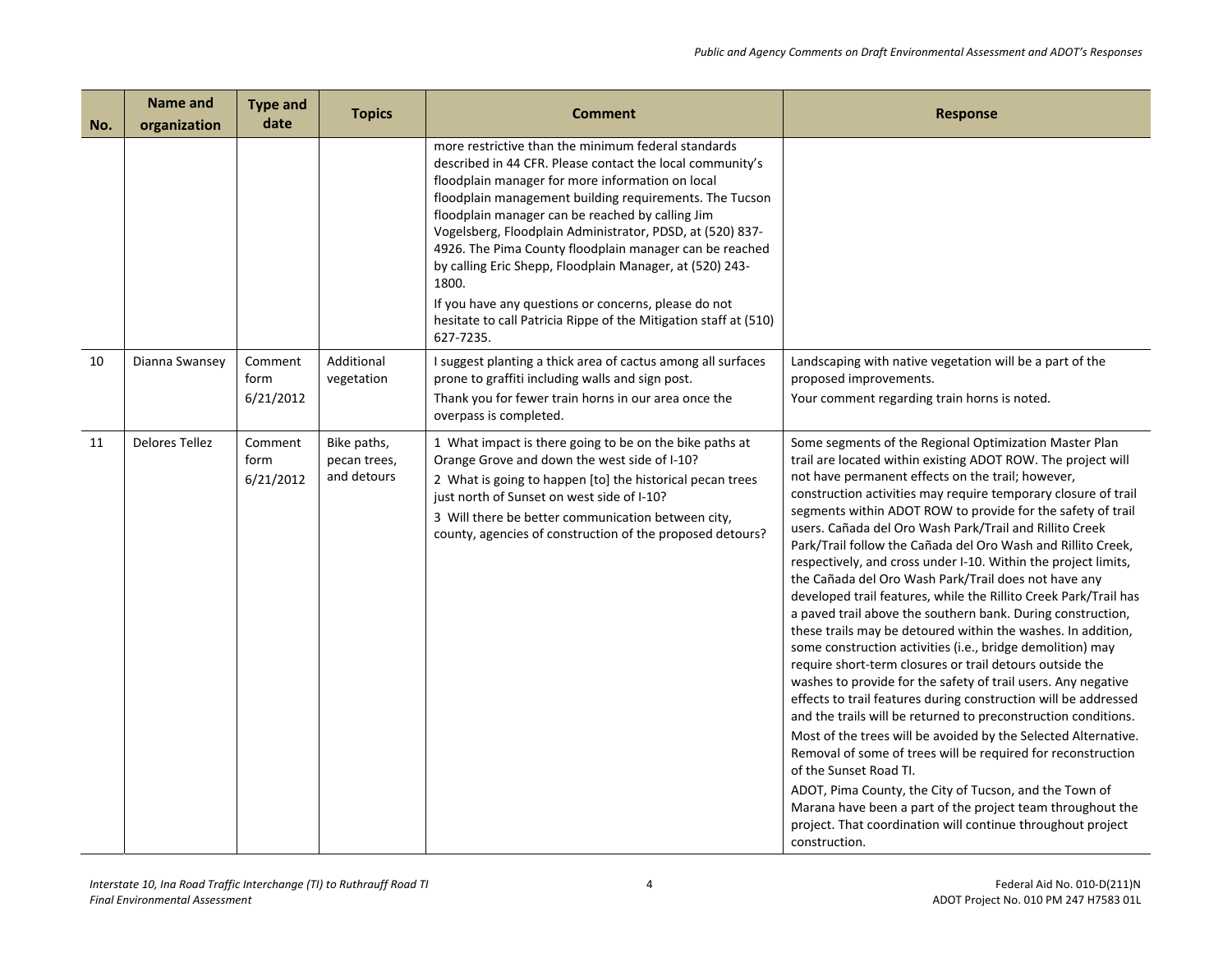| No. | Name and<br>organization                                | <b>Type and</b><br>date      | <b>Topics</b>                                       | <b>Comment</b>                                                                                                                                                                                                                                                                                                                                                                                                                                                                                                                                                                                                                                                                                                                                                                                                                     | <b>Response</b>                                                                                                                                                                                                                                                                                                                                                                                                                                                                                                                                                                                                        |
|-----|---------------------------------------------------------|------------------------------|-----------------------------------------------------|------------------------------------------------------------------------------------------------------------------------------------------------------------------------------------------------------------------------------------------------------------------------------------------------------------------------------------------------------------------------------------------------------------------------------------------------------------------------------------------------------------------------------------------------------------------------------------------------------------------------------------------------------------------------------------------------------------------------------------------------------------------------------------------------------------------------------------|------------------------------------------------------------------------------------------------------------------------------------------------------------------------------------------------------------------------------------------------------------------------------------------------------------------------------------------------------------------------------------------------------------------------------------------------------------------------------------------------------------------------------------------------------------------------------------------------------------------------|
| 12  | Charles T. Black                                        | Comment<br>form<br>6/21/2012 | Compliment                                          | Very good. Good answers to all questions.                                                                                                                                                                                                                                                                                                                                                                                                                                                                                                                                                                                                                                                                                                                                                                                          | Your comment is noted.                                                                                                                                                                                                                                                                                                                                                                                                                                                                                                                                                                                                 |
| 13  | Remo DiCenso,<br><b>MD</b>                              | Comment<br>form<br>6/21/2012 | High speed<br>train                                 | I suggest that plenty of room be allowed for a rapid train<br>from Tucson to Phoenix which could decrease traffic to<br>some extent.                                                                                                                                                                                                                                                                                                                                                                                                                                                                                                                                                                                                                                                                                               | UPRR has ROW that is parallel to and east of I-10, and is<br>intended to accommodate up to four lines of tracks. The<br>construction will cross the entire UPRR ROW at the design<br>height required by UPRR and will not impede future UPRR<br>expansion. ROW acquisition is limited to that needed for the<br>described improvements, and does not include a rapid train<br>component.                                                                                                                                                                                                                               |
| 14  | <b>Brad Shattuck</b><br>Saguaro<br><b>National Park</b> | Comment<br>form<br>6/21/2012 | Saguaro<br><b>National Park</b><br>signs            | Signage within the project area that directs the public to<br>Saguaro National Park is contradictory. Near the I-10 and<br>Avra Valley Rd, one sign says 23 miles to Saguaro West and<br>one says 16 miles, and they are within a half mile of one<br>another. Please change the signs so they accurately depict<br>the distance consistently. Photos can be provided. Please<br>include the National Park Service as this ADOT project and<br>others like it continue. Saguaro NP receives over 700,000<br>annual visits, constituting a significant tourism economic<br>driver for the city of Tucson. Signage on the Interstate plays<br>a critical role in helping direct the public to the park, and<br>we ask your help in retaining and improving directional<br>signs to the park as part of this and other ADOT projects. | Comment was provided to ADOT Tucson District.                                                                                                                                                                                                                                                                                                                                                                                                                                                                                                                                                                          |
| 15  | <b>Bonny Bass</b>                                       | Comment<br>form<br>6/21/2012 | Compliment                                          | You are doing a great job. Traffic continues to move and<br>this long overdue work will be appreciated for years to<br>come. We are so happy that Sunset [Road] will be<br>completed and will really help disperse traffic off heavily<br>used Orange Grove and Ruthrauff roads. Once again thank<br>you for your hard work.                                                                                                                                                                                                                                                                                                                                                                                                                                                                                                       | Your comment is noted.                                                                                                                                                                                                                                                                                                                                                                                                                                                                                                                                                                                                 |
| 16  | <b>Gary Brostek</b>                                     | Comment<br>form<br>6/21/2012 | Noise<br>mitigation and<br>construction<br>lighting | Project should include lots and lots of noise mitigation:<br>walls, trees, shrubs, earthen mounds or ridges, more trees,<br>more shrubs. Block noise from pre-existing residential<br>occupancies.<br>ADOT executives should first reside in the nearby pre-<br>existing residential neighborhoods before concluding that<br>noise mitigation is not required.<br>Point construction lighting and illumination away from<br>residential neighborhoods during construction phase.                                                                                                                                                                                                                                                                                                                                                   | Standards and uniform criteria have been developed and are<br>applied to ensure that treatment is uniform and objective.<br>Walls are normally constructed to serve as either retaining<br>walls and/or noise barriers. Vegetation is not used to<br>mitigate noise because it is not effective. The traffic noise<br>analysis conducted for the proposed project (see Part IV,<br>Section H, Noise Levels, in the Draft EA), which used uniform<br>and objective criteria, did not recommend noise barriers in<br>any locations within the project area.<br>ADOT has standard specifications relating to construction |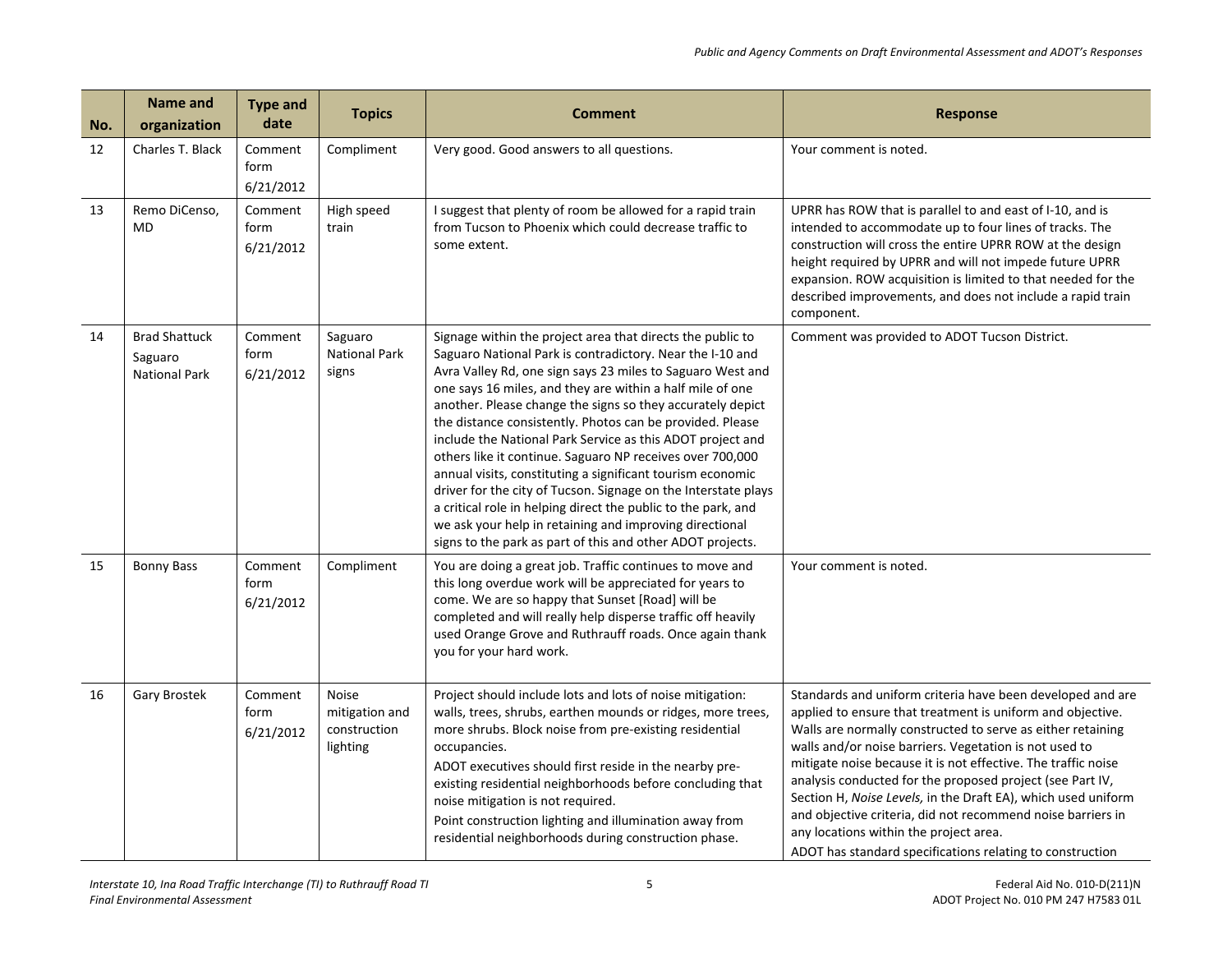| No. | Name and<br>organization              | <b>Type and</b><br>date        | <b>Topics</b>                         | <b>Comment</b>                                                                                                                                                                                                                                                                                                                                                                                                                                                                                                                                                                                                       | <b>Response</b>                                                                                                                                                                                                                                                                                                                                                                                                                                                                                                                                                                                                                                                                                                                                                                                                  |
|-----|---------------------------------------|--------------------------------|---------------------------------------|----------------------------------------------------------------------------------------------------------------------------------------------------------------------------------------------------------------------------------------------------------------------------------------------------------------------------------------------------------------------------------------------------------------------------------------------------------------------------------------------------------------------------------------------------------------------------------------------------------------------|------------------------------------------------------------------------------------------------------------------------------------------------------------------------------------------------------------------------------------------------------------------------------------------------------------------------------------------------------------------------------------------------------------------------------------------------------------------------------------------------------------------------------------------------------------------------------------------------------------------------------------------------------------------------------------------------------------------------------------------------------------------------------------------------------------------|
|     |                                       |                                |                                       |                                                                                                                                                                                                                                                                                                                                                                                                                                                                                                                                                                                                                      | lighting in residential areas. These standard specifications will<br>be a part of the final design plans.                                                                                                                                                                                                                                                                                                                                                                                                                                                                                                                                                                                                                                                                                                        |
| 17  | Cheryl Glover                         | E-mail<br>6/24/2012            | Recommend<br>underpass<br>alternative | Surely it is more cost efficient to construct an underpass<br>under the railroad at Ina/I-10 and Ruthrauff/I-10?<br>Similar "underpass" intersections work well at Congress<br>Road, Speedway Blvd, Grant Rd, Orange Grove Rd, and<br>22nd Street.<br>If a tunnel of 20 - 30 miles can be constructed under the<br>English Channel/ La Mache, an underpass of a few hundred<br>feet can be constructed at Ina and Ruthrauff.<br>The proposed cost would be less than a 'spaghetti junction'<br>intersection.<br>Since flooding is only occasional, pump maintenance in the<br>underpass will NOT be a great expense. | In the Draft EA, Part III, Alternatives, the assessment of<br>various designs for grade separating the crossroads from I-10<br>and Union Pacific Railroad (UPRR) is summarized. The team<br>examined constructing overpasses over I-10 and the railroad,<br>constructing underpasses under I-10 and the railroad, or<br>leaving the crossroads at-grade and reconstructing the<br>railroad to pass over or under the crossroads. Criteria used<br>for this comparison included ROW requirements, ease of<br>construction, construction and design cost, traffic operations,<br>utility impacts, cost of future expansion, maintenance<br>concerns, preferences of local governments, preferences of<br>and coordination required with UPRR and the Arizona<br>Corporation Commission, and environmental impacts. |
|     |                                       |                                |                                       |                                                                                                                                                                                                                                                                                                                                                                                                                                                                                                                                                                                                                      | For this analysis, costs were developed to a planning level- $\alpha$<br>relative basis of comparison. Development of more detailed<br>cost estimates are performed only for alternative(s)<br>advanced for further study because of the design effort<br>required. Nonetheless, a review of Table 6 (Draft EA, p. 14)<br>shows that the Selected Alternative has the least overall<br>impacts and, with respect to costs, has the least construction<br>and design costs and least amount of ROW requirements.                                                                                                                                                                                                                                                                                                  |
|     |                                       |                                |                                       |                                                                                                                                                                                                                                                                                                                                                                                                                                                                                                                                                                                                                      | It is also important to note that simply boring under the<br>railroad is not an acceptable engineering approach. A bridge<br>to carry the railroad over the crossroad would be required. A<br>railroad bridge over the crossroad is estimated to cost<br>approximately 30 percent more than a motor vehicle bridge<br>that would cross over the railroad and I-10. In addition, a<br>temporary railroad detour would be required during bridge<br>construction.                                                                                                                                                                                                                                                                                                                                                  |
|     |                                       |                                |                                       |                                                                                                                                                                                                                                                                                                                                                                                                                                                                                                                                                                                                                      | Maintenance costs of the new structure would be the<br>responsibility of the local jurisdiction; therefore, the Town of<br>Marana would incur maintenance costs, not the Arizona<br>Department of Transportation (ADOT). For this reason,<br>Marana expressed opposition to additional underpasses like<br>the existing underpass at Orange Grove Road.                                                                                                                                                                                                                                                                                                                                                                                                                                                          |
| 18  | Danny Dobbs<br>Owner of<br>former gas | Telephone<br>call<br>6/26/2012 | Ingress and<br>egress                 | Unable to make it to the hearing. Visited the project<br>website and viewed the hearing documents. He noticed a<br>map that did not include an entrance/driveway on the west<br>side of his property. He said he currently has two entrances                                                                                                                                                                                                                                                                                                                                                                         | The business outreach team for this project has discussed<br>your question about property ingress and egress with ADOT's<br>technical team. The team is aware that you have two<br>entrances along your northern property line onto Ina Road.                                                                                                                                                                                                                                                                                                                                                                                                                                                                                                                                                                    |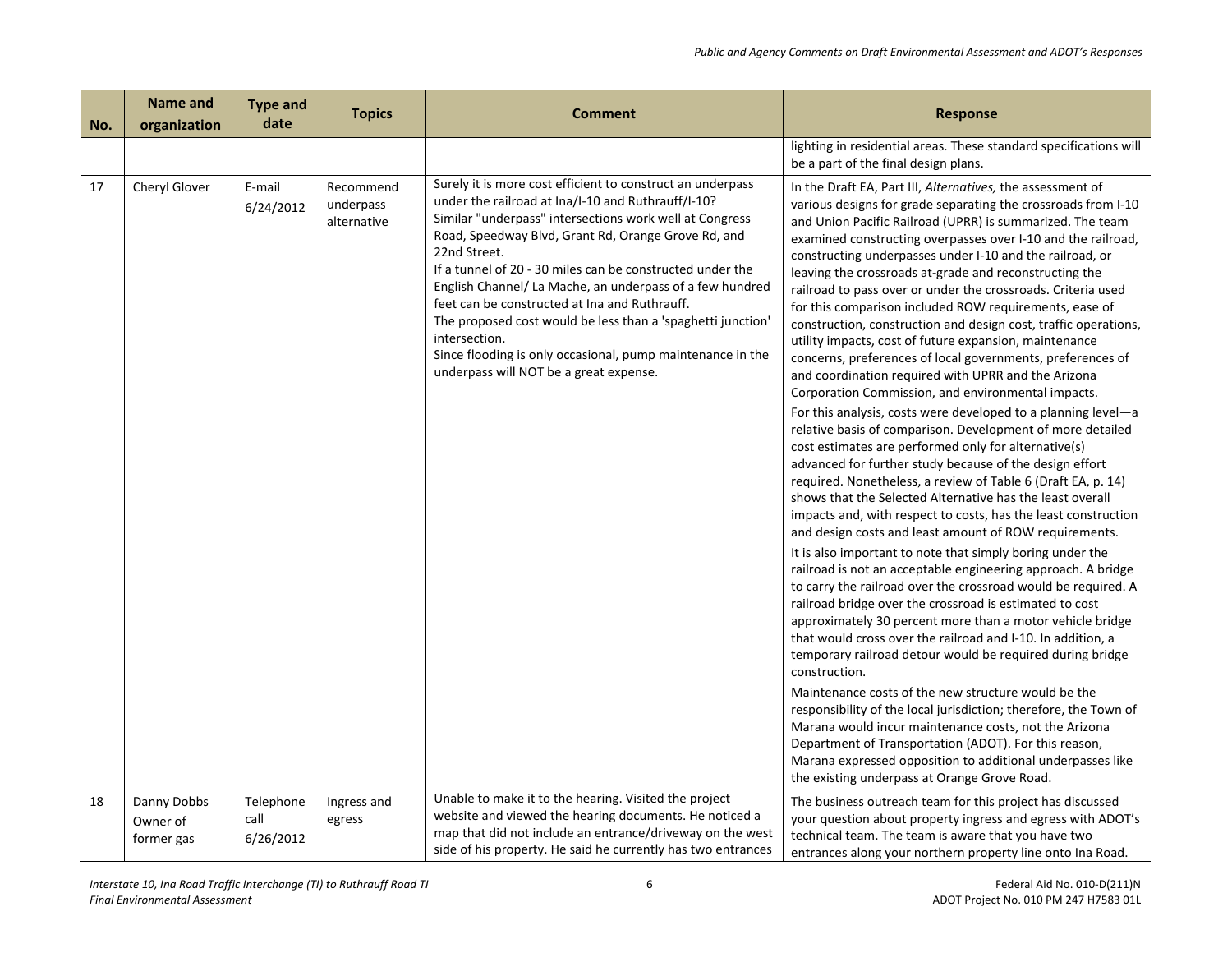| No. | <b>Name and</b><br>organization                   | <b>Type and</b><br>date | <b>Topics</b>                         | <b>Comment</b>                                                                                                                                                                                                                                                                                                                                                                                                                                                                                                                                                                                                                                                                                                                                                                                                                                                                                                                                                                                             | <b>Response</b>                                                                                                                                                                                                                                                                                                                                                                                                                                                                                                                                                                                                                                                                                                                                                                                                                                                                                                                                                                                                                                                                                                                                                                                                                                                                                                                                                                                                                                                                                                                |
|-----|---------------------------------------------------|-------------------------|---------------------------------------|------------------------------------------------------------------------------------------------------------------------------------------------------------------------------------------------------------------------------------------------------------------------------------------------------------------------------------------------------------------------------------------------------------------------------------------------------------------------------------------------------------------------------------------------------------------------------------------------------------------------------------------------------------------------------------------------------------------------------------------------------------------------------------------------------------------------------------------------------------------------------------------------------------------------------------------------------------------------------------------------------------|--------------------------------------------------------------------------------------------------------------------------------------------------------------------------------------------------------------------------------------------------------------------------------------------------------------------------------------------------------------------------------------------------------------------------------------------------------------------------------------------------------------------------------------------------------------------------------------------------------------------------------------------------------------------------------------------------------------------------------------------------------------------------------------------------------------------------------------------------------------------------------------------------------------------------------------------------------------------------------------------------------------------------------------------------------------------------------------------------------------------------------------------------------------------------------------------------------------------------------------------------------------------------------------------------------------------------------------------------------------------------------------------------------------------------------------------------------------------------------------------------------------------------------|
|     | station at 4479<br>W. Ina Road<br>$(101-05-008D)$ |                         |                                       | off of Ina Road (east and west), but he will be losing an<br>entrance because of the project. He previously attended a<br>Property Owner Briefing where he was told by a project<br>engineer that they would make him an entrance off of the<br>west side of his property.<br>Requests clarification on whether a driveway will be built.                                                                                                                                                                                                                                                                                                                                                                                                                                                                                                                                                                                                                                                                  | As part of the Selected Alternative, the western-most<br>driveway will be eliminated. The possibility exists to provide<br>an alternative entrance into your site from the southern loop<br>road located along your western property line. Should this<br>alternative entrance be feasible, the final location and details<br>will be a component of this project's final design effort and<br>will be coordinated with you and the Town of Marana for<br>compliance with current site plans, policies, and standards.<br>To view your property, please go to www.azdot.gov/ina2rr<br>and click on "Meeting Presentation and Graphics Library"<br>(under "Public Meeting" and "June 21, 2012"), then click on<br>"Presentation." Scroll to page 12 of 27 of the PowerPoint<br>titled "Local Access Improvements (cont'd)/East of I-10 at Ina<br>Road."                                                                                                                                                                                                                                                                                                                                                                                                                                                                                                                                                                                                                                                                         |
| 19  | Jennifer O'Brien                                  | E-mail<br>6/28/2012     | Recommend<br>underpass<br>alternative | I am not a politician but I'd like my voice to be heard on the<br>Prince/Ruthrauff Widening Project. I have an interest in this<br>particular advancement and I am concerned that the<br>widening between Prince and Ruthrauff would be better<br>solved by constructing an underpass under the railroad<br>tracks rather than an overpass. I prefer to live in Tucson<br>because I hate the Interstate "loop-de loops" that<br>California's Interstate system has developed. I also decided<br>to settle down in Tucson, rather than Phoenix, because I<br>despise the cement. I believe the correct answer to this<br>widening project is to develop an underpass under the<br>railroad, which would be more cost efficient and portray<br>the less intrusive city characteristics of bigger cities. Similar<br>underpasses such as at Congress Rd, Speedway Blvd,<br>Grant, Orange Grove, and 22nd St. are my idea of what I'd<br>like the city of Tucson to see implemented in this "Area<br>Project". | In the Draft EA, Part III, Alternatives, the assessment of<br>various designs for grade separating the crossroads from I-10<br>and the UPRR is summarized. The team examined<br>constructing overpasses over I-10 and the railroad,<br>constructing underpasses under I-10 and the railroad, or<br>leaving the crossroads at-grade and reconstructing the<br>railroad to pass over or under the crossroads. Criteria used<br>for this comparison included ROW requirements, ease of<br>construction, construction and design cost, traffic operation,<br>utility impacts, cost of future expansion, maintenance<br>concerns, preferences of local governments, preferences of<br>and coordination required with the railroad and the Arizona<br>Corporation Commission, and environmental impacts.<br>For this analysis, costs were developed to a planning level-a<br>relative basis of comparison. Development of more detailed<br>cost estimates are performed only for alternative(s)<br>advanced for further study because of the design effort<br>required. Nonetheless, a review of Table 6 (Draft EA, p. 14)<br>shows that the Selected Alternative has the least overall<br>impacts and, with respect to costs, has the least construction<br>and design costs, and least amount of ROW requirements.<br>Visual impacts would be less with an underpass alternative;<br>however, the Selected Alternative will include architectural<br>and landscape treatments to minimize visual impacts (see<br>Draft EA, p. 72). |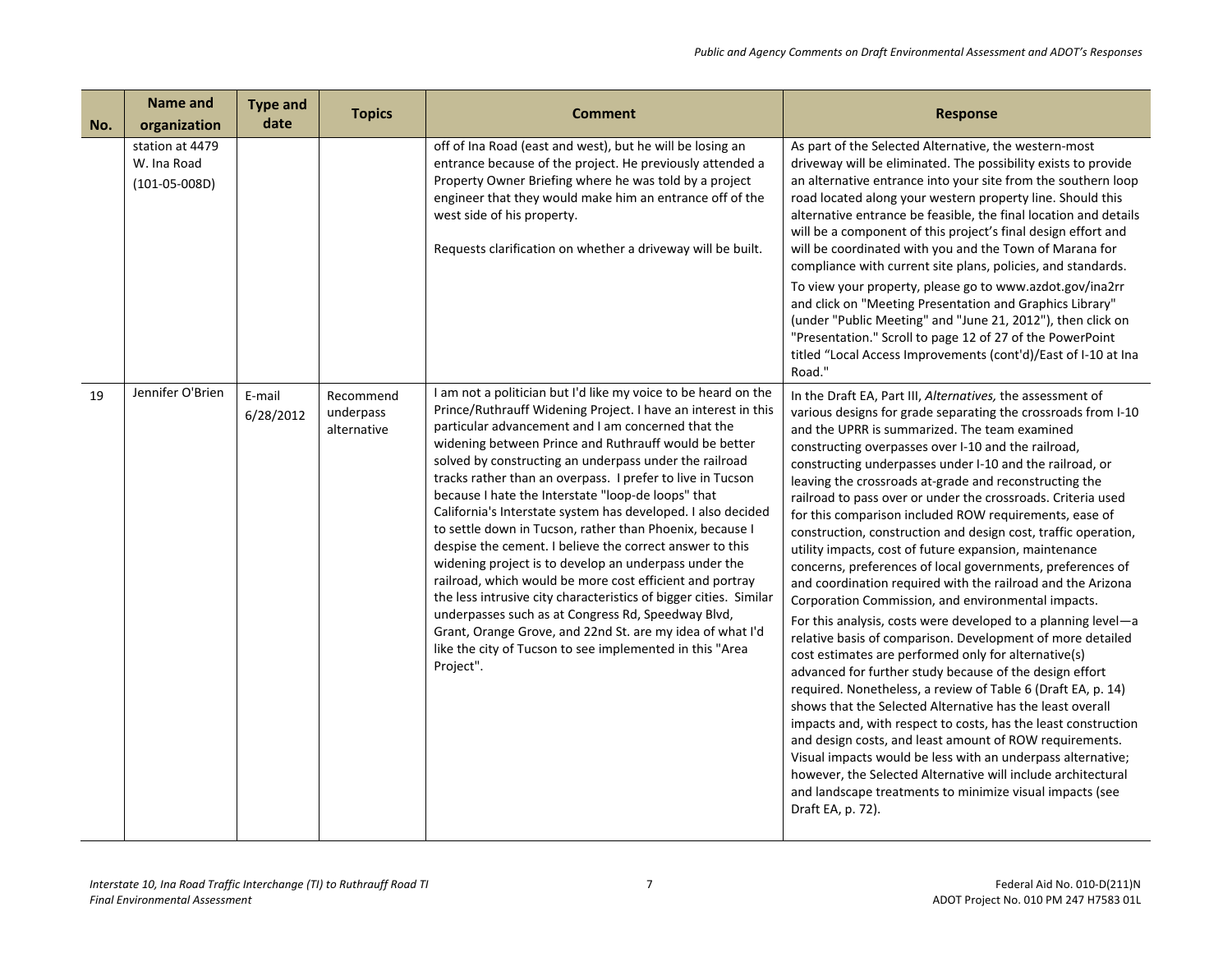| No. | Name and<br>organization   | <b>Type and</b><br>date | <b>Topics</b>                                | <b>Comment</b>                                                                                                                                                                                                                                                                                                                                                                                                                                                                                                                                                                                                                                                                                                                                                                                                                                                                                                                                                                                                                                                                                                                                                                                                                                                                            | <b>Response</b>                                                                                                                                                                                                                                                                                                                                                                                                                                                                                                                                                                                                                                                                                                                                                                                                                                                                                                                                                                                                                                                                                                                                                                                                                                                                                                                                                                                                                                                                                                                                               |
|-----|----------------------------|-------------------------|----------------------------------------------|-------------------------------------------------------------------------------------------------------------------------------------------------------------------------------------------------------------------------------------------------------------------------------------------------------------------------------------------------------------------------------------------------------------------------------------------------------------------------------------------------------------------------------------------------------------------------------------------------------------------------------------------------------------------------------------------------------------------------------------------------------------------------------------------------------------------------------------------------------------------------------------------------------------------------------------------------------------------------------------------------------------------------------------------------------------------------------------------------------------------------------------------------------------------------------------------------------------------------------------------------------------------------------------------|---------------------------------------------------------------------------------------------------------------------------------------------------------------------------------------------------------------------------------------------------------------------------------------------------------------------------------------------------------------------------------------------------------------------------------------------------------------------------------------------------------------------------------------------------------------------------------------------------------------------------------------------------------------------------------------------------------------------------------------------------------------------------------------------------------------------------------------------------------------------------------------------------------------------------------------------------------------------------------------------------------------------------------------------------------------------------------------------------------------------------------------------------------------------------------------------------------------------------------------------------------------------------------------------------------------------------------------------------------------------------------------------------------------------------------------------------------------------------------------------------------------------------------------------------------------|
| 20  | Phil Abromowitz            | Telephone<br>6/29/2012  | Mailing list,<br>request for<br>maps.        | Requested to be added to project mailing list. Visited<br>project website but couldn't view the maps in the<br>PowerPoint presentation and was unable to print them.<br>Was interested in the four aerial photos showing the<br>changes at Ina and Ruthrauff TIs.<br>Is an attorney but does not represent any properties in the<br>area. He has received some inquires however, and wanted<br>to have something clear to refer to in case he receives<br>additional inquiries.                                                                                                                                                                                                                                                                                                                                                                                                                                                                                                                                                                                                                                                                                                                                                                                                           | Party was added to the project mailing list.<br>Maps were mailed on 7/3/2012 to the address provided.                                                                                                                                                                                                                                                                                                                                                                                                                                                                                                                                                                                                                                                                                                                                                                                                                                                                                                                                                                                                                                                                                                                                                                                                                                                                                                                                                                                                                                                         |
| 21  | Judy Green<br>Pepper-Viner | Voicemail<br>7/3/2012   | Public hearing<br>minutes<br>request         | She and her colleagues were unable to attend the June 21<br>public hearing and would like the hearing minutes.                                                                                                                                                                                                                                                                                                                                                                                                                                                                                                                                                                                                                                                                                                                                                                                                                                                                                                                                                                                                                                                                                                                                                                            | A transcript of the public hearing is appended to the Final EA<br>prepared for this project. The Final EA is available on the<br>project website at<br>www.azdot.gov/highways/projects/I10_Ina2Ruthrauff or may<br>be viewed at the ADOT Tucson District Office at 1221 S. 2nd<br>Avenue, Tucson.                                                                                                                                                                                                                                                                                                                                                                                                                                                                                                                                                                                                                                                                                                                                                                                                                                                                                                                                                                                                                                                                                                                                                                                                                                                             |
| 22  | Julian Hadland             | Facsimile<br>7/4/2012   | Recommend<br>alternative,<br>Silverbell Road | Why are ADOT and HDR aggressively pursuing the<br>alternative that is most costly to the taxpayer, and which<br>will result in an eyesore?<br>Mick Hont's asserted reasons (June 21, 2012) for not<br>constructing a short tunnel under the Union Pacific<br>Railroad were insubstantial: 1) the high cost of pump<br>maintenance during occasional flooding; 2) UPRR detours<br>would be necessary.<br>Could ADOT please inform us of the annual cost to<br>maintain pumps at Orange Grove Rd/I-10 intersection,<br>since the year 2000?<br>Could ADOT please also inform us of the projected cost of<br>constructing a short tunnel under UPRR, compared with<br>the cost of constructing the proposed bridges over UPRR<br>and I-10?<br>Surely advanced modern engineering techniques enable<br>the construction of a short tunnel under UPRR without<br>causing major disruption to UPRR trains?<br>Conclusion: Surely it is more cost-efficient to construct a<br>short tunnel under UPRR at each intersection, than to erect<br>twisting "flyover" roads, thirty feet above UPRR.<br>Mick Hont's assertion (June 21, 2012) regarding Silverbell<br>Rd was inaccurate:<br>"Silverbell Rd is a vital North-South link"<br>It is rare that a vehicle travels from Cortaro Farms Rd. in | In the Draft EA, Part III, Alternatives, the assessment of<br>various designs for grade separating the crossroads from I-10<br>and Union Pacific Railroad (UPRR) is summarized. The team<br>examined constructing overpasses over I-10 and the railroad,<br>constructing underpasses under I-10 and the railroad, or<br>leaving the crossroads at-grade and reconstructing the<br>railroad to pass over or under the crossroads. Criteria used<br>for this comparison included right-of-way (ROW)<br>requirements, ease of construction, construction and design<br>cost, traffic operations, utility impacts, cost of future<br>expansion, maintenance concerns, preferences of local<br>governments, preferences of and coordination required with<br>UPRR and the Arizona Corporation Commission, and<br>environmental impacts.<br>For this analysis, costs were developed to a planning level-a<br>relative basis of comparison. Development of more detailed<br>cost estimates are performed only for alternative(s)<br>advanced for further study because of the design effort<br>required. Nonetheless, a review of Table 6 (Draft EA, p. 14)<br>shows that the Selected Alternative has the least overall<br>impacts and, with respect to costs, has the least construction<br>and design costs and least amount of ROW requirements.<br>Visual impacts would be less with an underpass alternative;<br>however, the Selected Alternative will include architectural<br>and landscape treatments to minimize visual impacts (see<br>Draft EA, p. 72). |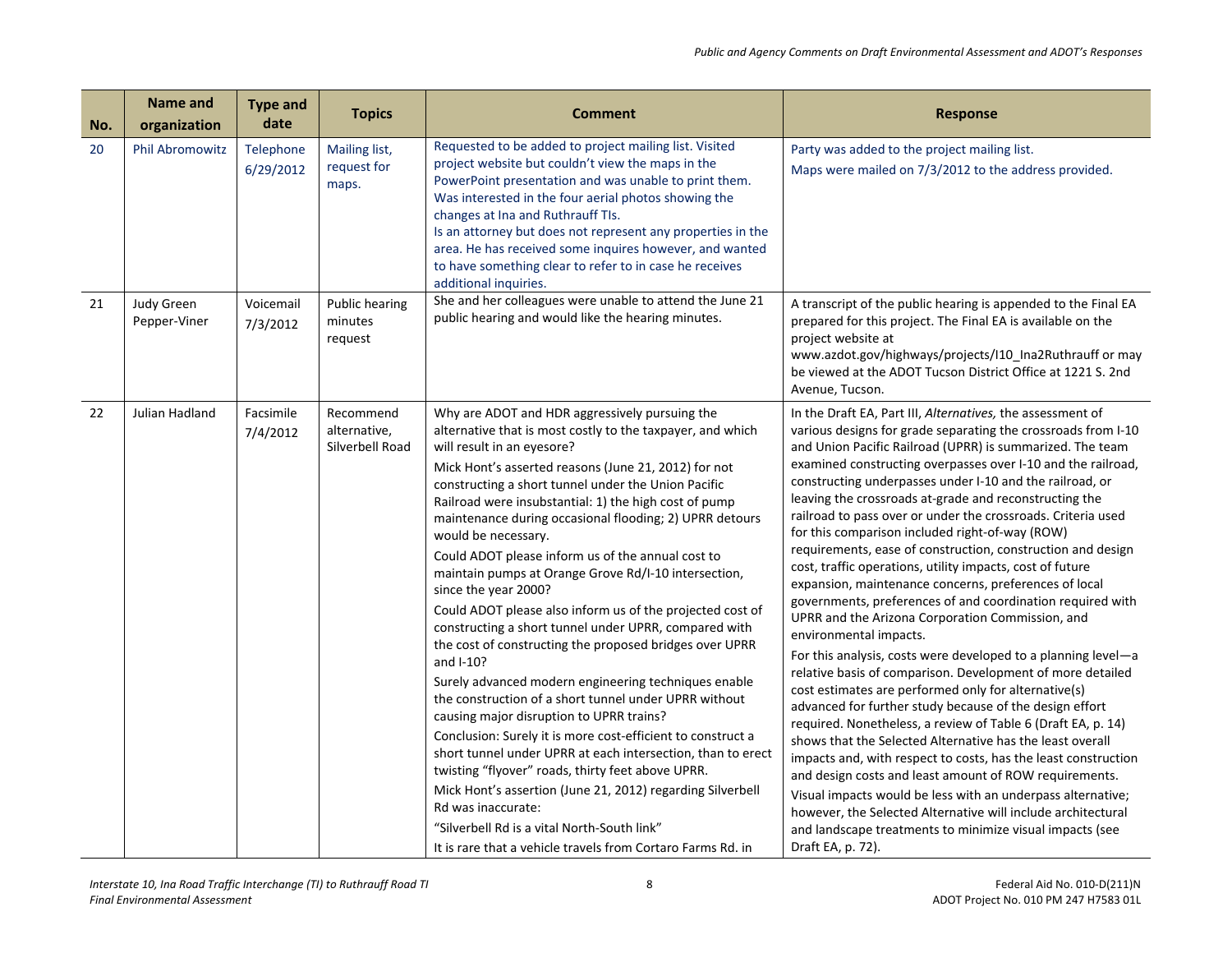| No. | <b>Name and</b><br>organization | <b>Type and</b><br>date | <b>Topics</b>                                                            | <b>Comment</b>                                                                                                                                                                                                                                                                                                                                                                                                                                                                                                                                                                                                                                                                                                                                                                                                                                                                                                                                                                                                                                                                                                                                                                                                                                                                                             | <b>Response</b>                                                                                                                                                                                                                                                                                                                                                                                                                                                                                                                                                                                                                                                                                                                                                                                                                                                                                                                                                                                                                                                                                                                                                                                                                                  |
|-----|---------------------------------|-------------------------|--------------------------------------------------------------------------|------------------------------------------------------------------------------------------------------------------------------------------------------------------------------------------------------------------------------------------------------------------------------------------------------------------------------------------------------------------------------------------------------------------------------------------------------------------------------------------------------------------------------------------------------------------------------------------------------------------------------------------------------------------------------------------------------------------------------------------------------------------------------------------------------------------------------------------------------------------------------------------------------------------------------------------------------------------------------------------------------------------------------------------------------------------------------------------------------------------------------------------------------------------------------------------------------------------------------------------------------------------------------------------------------------|--------------------------------------------------------------------------------------------------------------------------------------------------------------------------------------------------------------------------------------------------------------------------------------------------------------------------------------------------------------------------------------------------------------------------------------------------------------------------------------------------------------------------------------------------------------------------------------------------------------------------------------------------------------------------------------------------------------------------------------------------------------------------------------------------------------------------------------------------------------------------------------------------------------------------------------------------------------------------------------------------------------------------------------------------------------------------------------------------------------------------------------------------------------------------------------------------------------------------------------------------|
|     |                                 |                         |                                                                          | Marana to Congress Rd in Tucson via Silverbell Rd<br>Almost all vehicles travel along I-10 for such a trip.<br>Over 90% of the vehicles that use Silverbell Rd, are owned<br>by residents, their licensees and invitees, of the Silverbell<br>Rd corridor.<br>Why should these residents, many of whom are elderly, be<br>subjected to the inconveniences and dangers of<br>maneuvering around a curbed, vegetated median?<br>A curbed, vegetated median will also increase maintenance<br>costs which Mick Hont said (June 21, 2012) he wanted to<br>minimize.<br>Surely it is more cost-efficient to improve Silverbell Rd with<br>a central turning lane, and not a curbed, vegetated median.<br>Question 1: Since Orange Grove Road is one of the most<br>popular vehicle crossing points of the railroad, why is it not<br>possible, with modern advanced technology, to construct<br>the Ina and Ruthrauff crossings similar to Orange Grove?<br>Question 8: Will it be possible to maximize the widening of<br>I-10 and prevent the overdevelopment of Silverbell Rd, so<br>that Silverbell Rd, which runs parallel to I-10, a few<br>hundred to the west, retains its scenic, rural, and<br>archeological character, without a curbed median that<br>would cause inconvenience to local residents? | It is also important to note that simply boring under the<br>railroad is not an acceptable engineering approach. A bridge<br>to carry the railroad over the crossroad would be required. A<br>railroad bridge over the crossroad is estimated to cost<br>approximately 30 percent more than a motor vehicle bridge<br>that would cross over the railroad and I-10. In addition, a<br>temporary railroad detour would be required during bridge<br>construction.<br>Maintenance costs of the new structure would be the<br>responsibility of the local jurisdiction; therefore, the Town of<br>Marana would incur maintenance costs, not the Arizona<br>Department of Transportation (ADOT). For this reason,<br>Marana expressed opposition to additional underpasses like<br>the existing underpass at Orange Grove Road.<br>Proposed improvements to Silverbell Road are under the<br>authority of the City of Tucson and Pima County.<br>Improvements to Silverbell Road are not a part of the<br>proposed I-10 (Ina Road TI to Ruthrauff Road TI)<br>improvements.<br>Ultimately, under the Selected Alternative, I-10 will provide<br>sufficient capacity for 2040 traffic volumes, with frontage<br>roads providing supplemental capacity. |
| 23  | Paul Sanchez                    | E-mail<br>7/6/12        | Recommend<br>alternative,<br>Silverbell Road                             | I second Mr. Julian Hadland's comments (see attachment)<br>which were faxed to your office yesterday. Thank you for<br>giving these comments careful consideration.<br>Comments from the attachment: See comment 5.                                                                                                                                                                                                                                                                                                                                                                                                                                                                                                                                                                                                                                                                                                                                                                                                                                                                                                                                                                                                                                                                                        | See response to comment 5.                                                                                                                                                                                                                                                                                                                                                                                                                                                                                                                                                                                                                                                                                                                                                                                                                                                                                                                                                                                                                                                                                                                                                                                                                       |
| 24  | James Raney                     | E-mail<br>7/6/12        | Construction<br>sequencing<br>suggestion,<br>access from<br>west of I-10 | I have lived off El Camino Del Cerro west of Silverbell Road<br>since 2005. During the multi-year reconstruction of I-10<br>between Prince and I-19, the Ruthrauff/El Camino Del<br>Cerro interchange was the first entrance for eastbound I-10<br>traffic on the west end of the construction zone. The<br>considerable additional traffic volume, along with the<br>numerous train crossing delays, was a daily burden on<br>those of us who lived directly west of the interchange. The<br>only option to avoid the congestion and long waits at the<br>traffic interchange was to drive on an often busy two lane<br>road which is so filled with curves and sight-robbing<br>elevation changes, that it is almost a continuous no passing<br>zone for the approximately eight miles from Ina Road to                                                                                                                                                                                                                                                                                                                                                                                                                                                                                                  | Regardless of the construction sequencing plan<br>(Implementation Plan), total peak period travel time on the<br>roadway network will increase substantially during the<br>closure of each traffic interchange during construction, and<br>will thereby affect the travel time of all individuals using the<br>network, including those who live west of I-10. Formulation<br>of the implementation plan for the project considered the<br>entire regional network. Specifically, future traffic conditions<br>and capacity requirements, availability of funding from both<br>ADOT and the Regional Transportation Authority (RTA), the<br>scheduling of projects within the RTA transportation<br>improvement plan, the potential impacts of delaying<br>interchange improvements, and the potential impacts of the                                                                                                                                                                                                                                                                                                                                                                                                                            |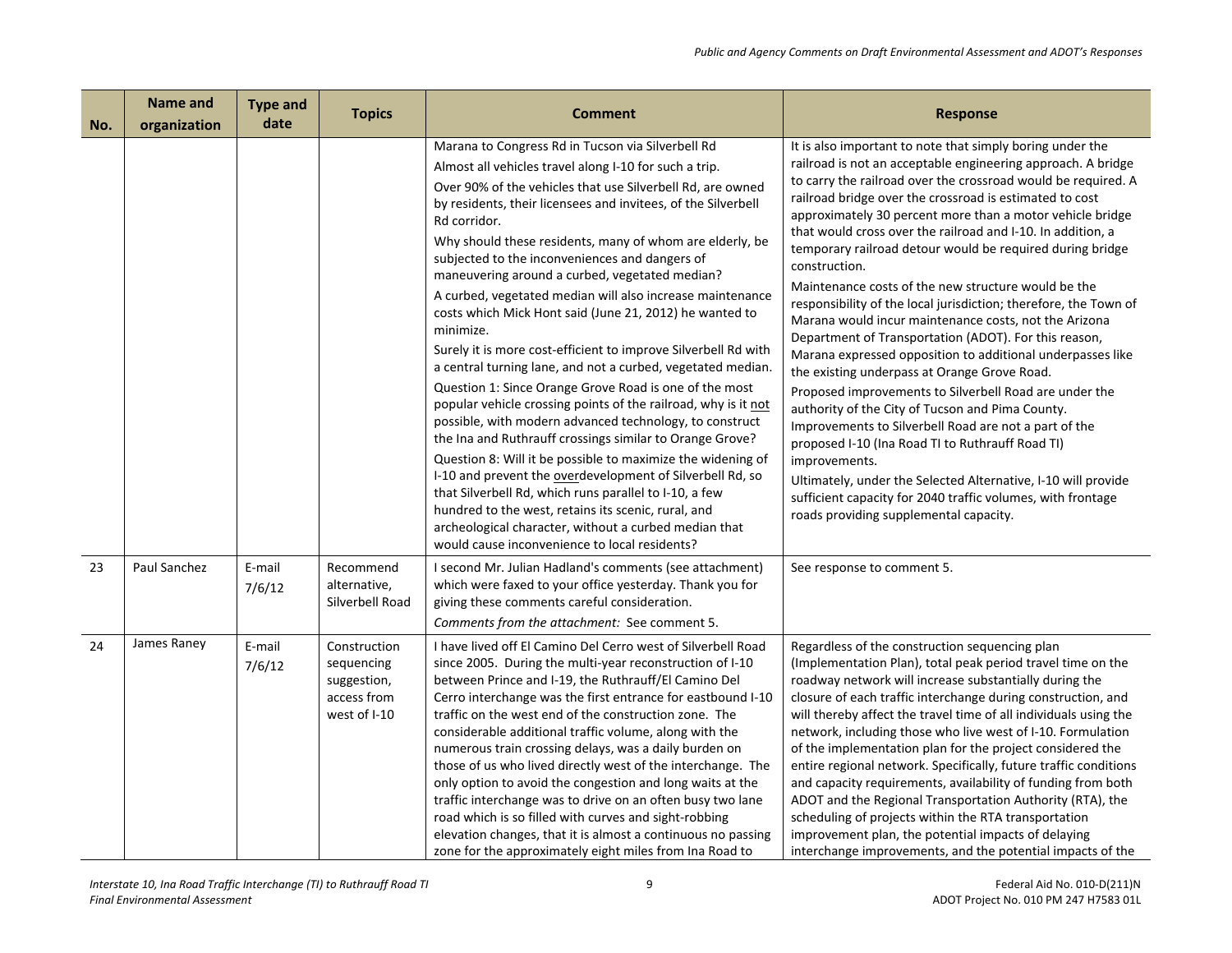| No. | Name and<br>organization | <b>Type and</b><br>date | <b>Topics</b> | <b>Comment</b>                                                                                                                                                                                                                                                                                                                                                                                                                                                                                                                                                                                                                                                                                                                                                                                                                                                                                                                                                                                                                                                                                                                                                                                                                                                                                                                                                                                                                                                                                                                                                                                                                                                                                                                                                                                                                                                                                                                                                                                                                                                                                                                                                                                                                                                                                                                                                      | <b>Response</b>                                                                                                                                                                                                                                                                                                                                                                                                                                                                                                                                                                                                                                                                                                                                                                                                                                                                                                                                                                                                                                                                                                                                                                                                                                                                                                                                                                                                                                                                                                                                                                                                                                                                                                                                                                                                                                                                                                                                                                                                                                                                                                                                                                                                                                                                                                                                                                                                                                                      |
|-----|--------------------------|-------------------------|---------------|---------------------------------------------------------------------------------------------------------------------------------------------------------------------------------------------------------------------------------------------------------------------------------------------------------------------------------------------------------------------------------------------------------------------------------------------------------------------------------------------------------------------------------------------------------------------------------------------------------------------------------------------------------------------------------------------------------------------------------------------------------------------------------------------------------------------------------------------------------------------------------------------------------------------------------------------------------------------------------------------------------------------------------------------------------------------------------------------------------------------------------------------------------------------------------------------------------------------------------------------------------------------------------------------------------------------------------------------------------------------------------------------------------------------------------------------------------------------------------------------------------------------------------------------------------------------------------------------------------------------------------------------------------------------------------------------------------------------------------------------------------------------------------------------------------------------------------------------------------------------------------------------------------------------------------------------------------------------------------------------------------------------------------------------------------------------------------------------------------------------------------------------------------------------------------------------------------------------------------------------------------------------------------------------------------------------------------------------------------------------|----------------------------------------------------------------------------------------------------------------------------------------------------------------------------------------------------------------------------------------------------------------------------------------------------------------------------------------------------------------------------------------------------------------------------------------------------------------------------------------------------------------------------------------------------------------------------------------------------------------------------------------------------------------------------------------------------------------------------------------------------------------------------------------------------------------------------------------------------------------------------------------------------------------------------------------------------------------------------------------------------------------------------------------------------------------------------------------------------------------------------------------------------------------------------------------------------------------------------------------------------------------------------------------------------------------------------------------------------------------------------------------------------------------------------------------------------------------------------------------------------------------------------------------------------------------------------------------------------------------------------------------------------------------------------------------------------------------------------------------------------------------------------------------------------------------------------------------------------------------------------------------------------------------------------------------------------------------------------------------------------------------------------------------------------------------------------------------------------------------------------------------------------------------------------------------------------------------------------------------------------------------------------------------------------------------------------------------------------------------------------------------------------------------------------------------------------------------------|
|     |                          |                         |               | Grant Road. Yet, this is the only option you intend to leave<br>to myself and my neighbors during the 18+ months you<br>intend to have Ruthrauff and El Camino Del Cerro Roads<br>blocked while you rebuild the traffic interchange at I-10.<br>This is not (as I was informed at the public meeting) an<br>insignificant minor inconvenience. It is a mostly<br>unnecessary hazardous, mind-numbing, stress-inducing,<br>life-shortening burden on the people who live directly west<br>of traffic interchange you are rebuilding.<br>There is no argument the interchange needs to be rebuilt.<br>It is inadequate for the volume on traffic which uses it<br>today, and will be more so in the future. Further, as was<br>mentioned at the public meeting, and has been reported in<br>the press, Union Pacific intends to double the train traffic<br>crossing Ruthrauff at I-10 causing even more congestion<br>and safety issues. However, the current Phasing and<br>Implementation schedule presented on June 21, is<br>unsuitable to the needs of the people who use El Camino<br>Del Cerro to access I-10 and Ruthrauff to drive east into<br>Tucson.<br>The work at Orange Grove and Sunset should be<br>completed before the interchanges are closed at either<br>Ruthrauff/El Camino Del Cerro or Ina.<br>If Pima County would complete the planned connection<br>between Silverbell and River Road, those of us who live<br>between I-10 and the Tucson Mountains for several miles<br>north or south of El Camino Del Cerro, would have a safe<br>and practical option to use during the long closure of the<br>Ruthrauff/El Camino Del Cerro interchange.<br>Completion of the Orange Grove interchange would<br>increase the ability of that interchange to handle the traffic<br>diverted by the closure of the Ina Road interchange. In<br>fact, if the work scheduled in your Phase III is done first,<br>there is little reason your Phase I and Phase II projects<br>could not be done at the same time, immediately<br>afterwards.<br>Geography has limited the options of people west of I-10<br>to travel to other parts of Tucson or access to I-10. The<br>services needed to maintain our homes and provide for our<br>families, and the emergency services which may be<br>required, already have few options for access to this area. | ongoing double tracking of the UPRR main line were<br>considered.<br>Constructing either the Ina Road TI or Ruthrauff Road TI first<br>would result in similar traffic diversion patterns, with Orange<br>Grove Road and Silverbell Road being affected the most.<br>While providing the Sunset Road connection with Silverbell<br>Road and River Road would relieve congestion at the Orange<br>Grove Road TI and at the El Camino del Cerro/Silverbell Road<br>intersection, it would attract traffic to Sunset Road and result<br>in a substantial increase in the volume of traffic using<br>Silverbell Road between Sunset Road and Ina Road. While<br>this section of Silverbell Road does have available capacity to<br>carry additional traffic, considering the condition of the<br>roadway, with one lane in each direction, substandard<br>horizontal and vertical geometry, poor pavement condition,<br>no shoulders, and inadequate clear zone, a substantial<br>increase in traffic volume is not desirable over an 18-month<br>construction period. For context, improvements to this<br>section of Silverbell Road are not scheduled until the fourth<br>quarter of the RTA plan which begins in 2021 and ends in<br>2026.<br>In the RTA plan, funding of the Sunset Road connections is<br>scheduled to occur between 2017 and 2021 and will involve<br>extensive archaeological sites; therefore, advancing this<br>proposed project is problematic.<br>South of El Camino del Cerro, impacts to Silverbell Road will<br>be mitigated by the planned widening of Silverbell Road by<br>the City of Tucson from two lanes to four lanes from Grant<br>Road to El Camino del Cerro. This widening is programmed in<br>the second and fourth quarters of the RTA plan and will be<br>partially be in place to accommodate additional traffic<br>between Grant Road and El Camino del Cerro generated by<br>the closure of the Ruthrauff Road TI.<br>Several options for mitigating traffic impacts to Orange Grove<br>Road are proposed. Reconstructing the eastbound and<br>westbound Orange Grove Road exit ramps to two lanes and<br>reconstructing the ramp terminal intersection at Orange<br>Grove Road to provide dual right-turn lanes prior to<br>reconstruction of either the Ruthrauff Road or Ina Road TIs<br>would substantially reduce congestion at the Orange Grove<br>Road TI and would also mitigate impacts to the I-10 main line. |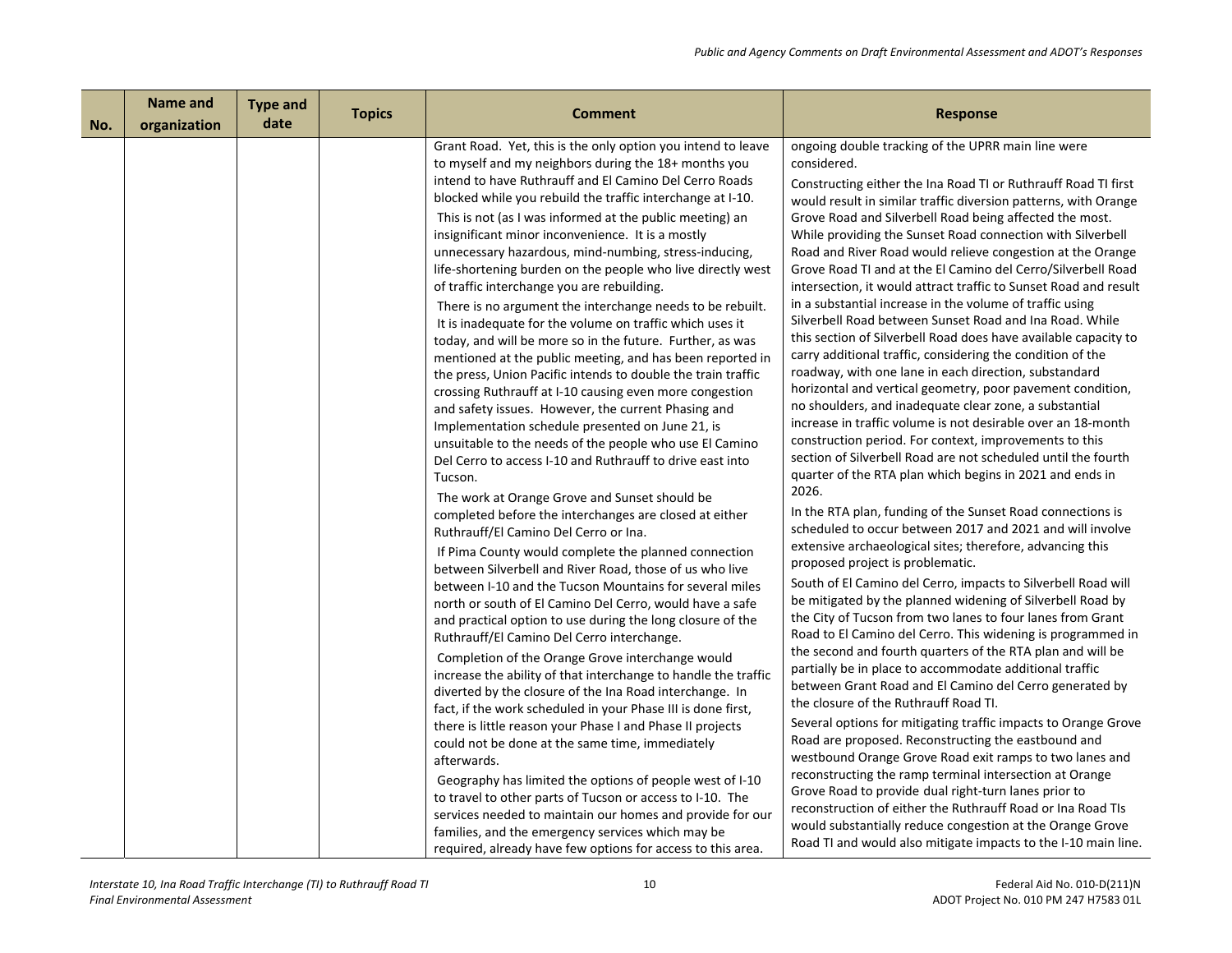| No. | <b>Name and</b><br>organization               | <b>Type and</b><br>date     | <b>Topics</b>                      | <b>Comment</b>                                                                                                                                                                                                                                                                                                                                                                                                                                                                                                                                                                                                                                                                                                                                                                                                                                                                                                                   | <b>Response</b>                                                                                                                                                                                                                                                                                                                                                                                                                                                                                                                                                                                                                                                                                                                                                                                                                          |
|-----|-----------------------------------------------|-----------------------------|------------------------------------|----------------------------------------------------------------------------------------------------------------------------------------------------------------------------------------------------------------------------------------------------------------------------------------------------------------------------------------------------------------------------------------------------------------------------------------------------------------------------------------------------------------------------------------------------------------------------------------------------------------------------------------------------------------------------------------------------------------------------------------------------------------------------------------------------------------------------------------------------------------------------------------------------------------------------------|------------------------------------------------------------------------------------------------------------------------------------------------------------------------------------------------------------------------------------------------------------------------------------------------------------------------------------------------------------------------------------------------------------------------------------------------------------------------------------------------------------------------------------------------------------------------------------------------------------------------------------------------------------------------------------------------------------------------------------------------------------------------------------------------------------------------------------------|
|     |                                               |                             |                                    | The mountains block any access from the west, and the<br>Santa Cruz River limits the number of crossings to and from<br>Tucson to the east. And, north and south is an unsafe drive<br>on a road which is scheduled for rebuilding. The work on<br>Silverbell between Grant Road and El Camino Del Cerro is<br>scheduled to be done sometime during your scheduled<br>Phase I. That will create even more hardship for those<br>forced to drive through yet another construction zone.<br>The work of rebuilding I-10 is necessary, and in the end, will<br>work to the great advantage of myself and my neighbors.<br>However, by changing your schedule as suggested above,<br>the work will can still be completed in a timely manner, but<br>the NOT insignificant inconvenience and danger to the<br>people west of the project area will be lessened<br>considerably.<br>Thank you for the opportunity for public comment. | Closing the westbound Orange Grove Road TI exit ramp<br>would provide greater service capacity at the Orange Grove<br>Road TI by eliminating the ramp/frontage road merge. Traffic<br>exiting at Orange Grove Road would instead exit at Sunset<br>Road and use the two-lane frontage road to access Orange<br>Grove Road. Dual right-turn lanes onto Orange Grove Road<br>would be added.<br>However, regardless of the sequencing of the construction of<br>the Ina Road and Ruthrauff Road TIs, total peak period travel<br>time of traffic on the network will increase substantially<br>during each TI closure. A traffic control plan will be<br>implemented and coordinated with local jurisdictions,<br>emergency responders, and transit providers to provide for<br>traffic movement and minimize impacts during construction. |
| 25  | <b>Bill Leto</b><br>Denny's Ina<br>location   | Comment<br>form<br>7/9/2012 | Suggest<br>property<br>acquisition | Attached are my comments. The solution appears to be to<br>just buy me out because either way I will be out of<br>business.<br>Nothing has changed from the first meeting to this! The<br>Freeway construction will put me out of business. My sales<br>will drop at least 30% and I will not be able to pay my bills.<br>Acquiring the property behind me might give me some cash<br>to help during the construction to pay bills and survive, but<br>if that back parcel is not taken and some type of easement<br>is not created I will go under. My recommendation is you<br>buy my business and sell it for a profit once construction is<br>done.                                                                                                                                                                                                                                                                          | We recognize your suggestion to purchase your property.<br>We note that no acquisition for your property is identified in<br>the EA. ROW needs will be finalized in conjunction with final<br>design, and be negotiated on a case by case basis consistent<br>with the Uniform Relocation Assistance and Real Property<br>Acquisition Policies Act.<br>We further recognize your comments on potential business<br>impacts during construction.                                                                                                                                                                                                                                                                                                                                                                                          |
| 26  | Kelly Fleenor<br>Southwest Gas<br>Corporation | Letter<br>7/17/2012         | Utilities                          | The request for comments for I-10 from Ina Road to<br>Ruthrauff Road has been reviewed by Southwest Gas<br>Corporation (SWG). SWG has distribution pipe,<br>transmission pipe, high pressure steel pipe, distribution and<br>high pressure valves and regulator stations within the<br>project limits.<br>SWG anticipates extensive relocation efforts near the Ina<br>Road Traffic Interchange. The planning, design and<br>permitting process will take several years and will require<br>coordination efforts with the Town of Marana's Ina Road:<br>Silverbell Road to Star Commerce Place project. It includes<br>obtaining easements on private property, Union Pacific<br>Railroad crossings and possibly Unisource Energy                                                                                                                                                                                                | Your comment is noted.                                                                                                                                                                                                                                                                                                                                                                                                                                                                                                                                                                                                                                                                                                                                                                                                                   |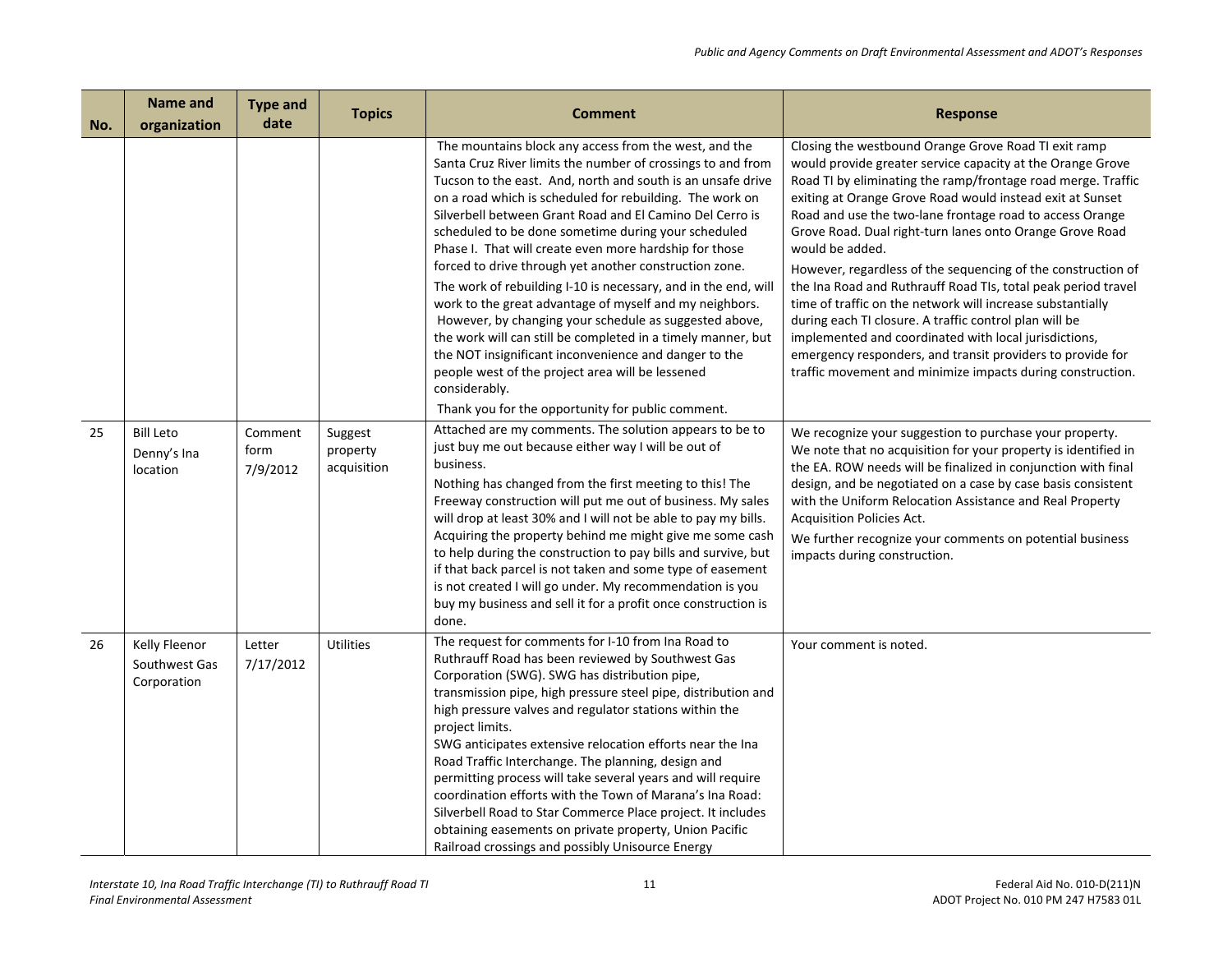| No. | <b>Name and</b><br>organization                 | <b>Type and</b><br>date        | <b>Topics</b>                             | <b>Comment</b>                                                                                                                                                                                                                                                                                                                                                                                                                                                                                                                                                                                                                                                               | <b>Response</b>                                                                                                                                                                                                                                                                                                                                                                                                                                                                                                                                                                                                                                                                                                                                                                                                                                                                                                                                                                                                                                                                                                                                                                                           |
|-----|-------------------------------------------------|--------------------------------|-------------------------------------------|------------------------------------------------------------------------------------------------------------------------------------------------------------------------------------------------------------------------------------------------------------------------------------------------------------------------------------------------------------------------------------------------------------------------------------------------------------------------------------------------------------------------------------------------------------------------------------------------------------------------------------------------------------------------------|-----------------------------------------------------------------------------------------------------------------------------------------------------------------------------------------------------------------------------------------------------------------------------------------------------------------------------------------------------------------------------------------------------------------------------------------------------------------------------------------------------------------------------------------------------------------------------------------------------------------------------------------------------------------------------------------------------------------------------------------------------------------------------------------------------------------------------------------------------------------------------------------------------------------------------------------------------------------------------------------------------------------------------------------------------------------------------------------------------------------------------------------------------------------------------------------------------------|
|     |                                                 |                                |                                           | Corporation property crossing. Due to seasonal demand,<br>the relocation of transmission and high pressure pipe,<br>valves and regulator stations is limited to April through<br>September. Lead times for high pressure steel pipe, fittings,<br>valves and regulator station components are in the order of<br>4 to 6 months.<br>All information is provided for reference use only.<br>Potholing and Blue Stake are suggested for best accuracy<br>when locating SWG facilities. Please be aware that SWG<br>requires a minimum one-foot separation from distribution<br>facilities and any proposed structures and two-foot<br>separation from high pressure facilities. |                                                                                                                                                                                                                                                                                                                                                                                                                                                                                                                                                                                                                                                                                                                                                                                                                                                                                                                                                                                                                                                                                                                                                                                                           |
| 27  | Dave Friel<br>Commercial<br>property owner      | Comment<br>form<br>7/30/2012   | Impact to<br>business, fire<br>protection | I own a property at 5135 N. Casa Grande Highway<br>Suite 111, Tucson, Arizona 85743. I have over 125 vehicles<br>per day coming in and out to conduct business. The<br>proposed one-lane, one-way, at-grade roadway will greatly<br>impact my business. My other concern is in regards to<br>there not being fire protection within 1,000 feet. I believe<br>this would be a great opportunity to have this done during<br>construction.                                                                                                                                                                                                                                     | A one-lane, one-way, at grade roadway to provide access to<br>Sunset Road is no longer proposed. Rather, if ADOT should<br>elect to reconstruct I-10 prior to the construction of the<br>ultimate Sunset Road TI east and west approaches by Pima<br>County, the following conditions will apply:<br>Closure and removal of the Sunset Road TI crossroad, ramps<br>and structures; reconstruction of I-10 between the existing<br>frontage roads; and maintenance of right-in and right-out<br>access to Sunset Road from the eastbound frontage road at<br>the existing location.<br>Based on your property address, your direct property access<br>currently is, and will continue to be, through the existing<br>eastbound frontage road. However, to get to your property,<br>westbound drivers on I-10 and the westbound frontage road<br>will need to access the eastbound frontage road at Orange<br>Grove Road, rather than Sunset Road.<br>Note that provision or extension of utility infrastructure, such<br>as water supply lines or fire hydrants, is beyond the scope of<br>this project. However, you may want to contact your<br>applicable utility. Emergency access will be maintained. |
| 28  | Mike Shchiffler<br>Granite, Kitchen<br>and Bath | Telephone<br>call<br>7/31/2012 | Schedule,<br>access, County<br>project    | What is the timetable for the Sunset TI and how sure are<br>we at this point regarding this timeline?<br>His business, which is retail, can only be accessed<br>northbound on the frontage road. Explain how access to his<br>business would work during construction should the<br>County not have other roads in place when the Sunset TI is<br>constructed.<br>Explain in general how the County is ultimately planning to                                                                                                                                                                                                                                                | The Draft EA identifies the planned construction phasing for<br>the project, and indicates work associated with Sunset Road<br>commencing in 2018 (Draft EA, p. 29). Specific timing<br>depends on the completion of design, remaining<br>environmental requirements, and availability of funding for<br>this phase. Improvements are included in the long-range<br>transportation plan, but specific funding is committed at the<br>5-year horizon. Funding for Pima County's project is<br>committed in the third quarter of RTA's Regional                                                                                                                                                                                                                                                                                                                                                                                                                                                                                                                                                                                                                                                             |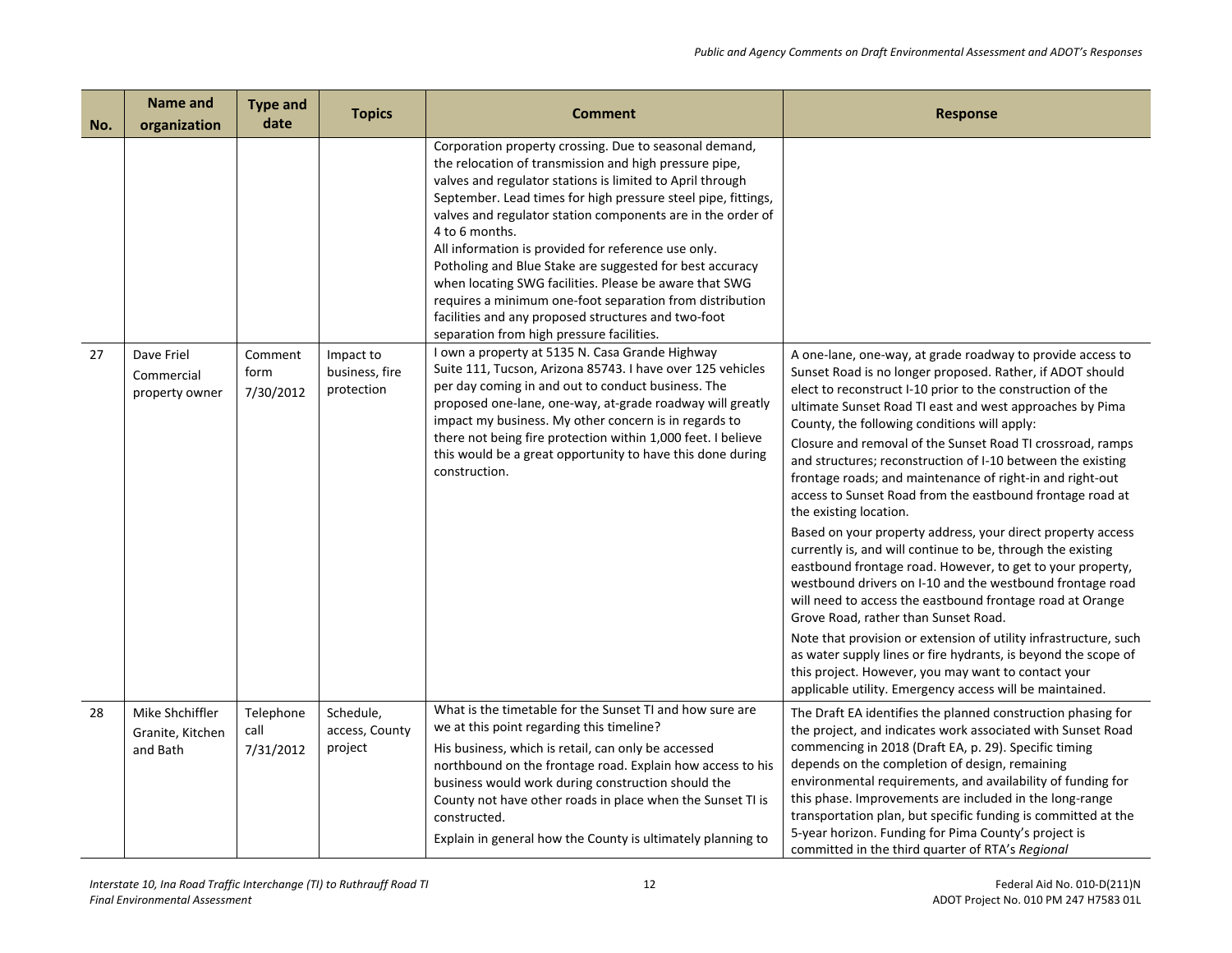| No. | Name and<br>organization                               | <b>Type and</b><br>date | <b>Topics</b>                       | <b>Comment</b>                                                                                                                                                                                                                                                                                                                                                                                                                                                                                                                                                                                                                                                                                                                                                                                                                                                                                                                                                                                                                                                                                                                                                                                                                                                                                                                                                                                                                                                                                                                         | <b>Response</b>                                                                                                                                                                                                                                                                                                                                                                                                                                                                                                                                                                                                                                                                                                                                                                                                     |
|-----|--------------------------------------------------------|-------------------------|-------------------------------------|----------------------------------------------------------------------------------------------------------------------------------------------------------------------------------------------------------------------------------------------------------------------------------------------------------------------------------------------------------------------------------------------------------------------------------------------------------------------------------------------------------------------------------------------------------------------------------------------------------------------------------------------------------------------------------------------------------------------------------------------------------------------------------------------------------------------------------------------------------------------------------------------------------------------------------------------------------------------------------------------------------------------------------------------------------------------------------------------------------------------------------------------------------------------------------------------------------------------------------------------------------------------------------------------------------------------------------------------------------------------------------------------------------------------------------------------------------------------------------------------------------------------------------------|---------------------------------------------------------------------------------------------------------------------------------------------------------------------------------------------------------------------------------------------------------------------------------------------------------------------------------------------------------------------------------------------------------------------------------------------------------------------------------------------------------------------------------------------------------------------------------------------------------------------------------------------------------------------------------------------------------------------------------------------------------------------------------------------------------------------|
|     |                                                        |                         |                                     | put in roadways connecting to the Sunset TI and how<br>access would possibly be enhanced to my property by this<br>roadway construction. Would there be some kind of<br>southbound access?                                                                                                                                                                                                                                                                                                                                                                                                                                                                                                                                                                                                                                                                                                                                                                                                                                                                                                                                                                                                                                                                                                                                                                                                                                                                                                                                             | Transportation Plan.<br>Your business is adjacent to the westbound frontage road,<br>which you take direct access to. Currently, a driver will access<br>the westbound frontage road at the Ruthrauff Road<br>interchange and travel westbound to connect to your<br>business. During the Ruthrauff Road TI closure, this segment<br>of the westbound frontage road will be accessed from Prince<br>Road to the south.<br>Pima County will construct Sunset Road from Silverbell Road<br>to I-10, and from I-10 to River Road. Thus, Pima County will<br>create a new east-to-west arterial street in this area. This<br>may not be a substantial change for your particular property.<br>Visitors to your property will be able to access I-10 from the<br>east or west at Sunset Road, and access I-10 eastbound. |
| 29  | Mike Hennessy<br><b>Burris Hennessy</b><br>and Company | E-mail<br>7/31/2012     | Sunset Road<br>interim<br>condition | My questions concern the Sunset Road traffic intersection.<br>I understand you are thinking about some changes to this<br>intersection. Why? I can follow your logic that you should<br>wait until Pima County is ready to proceed with the bridges<br>and connectors to build your project. What confuses me is<br>why you will take out existing ramps and the underpass at<br>this time. Maybe I misunderstood your recent meeting<br>notice. It seemed to me that your plan as part of the Ina to<br>Ruthrauff Rd. I-10 project would include the closures. But I<br>do not understand the engineering need to do anything at<br>this time. Clearly, Ruthrauff and Ina may need to be<br>addressed. Why Sunset? There are many businesses now<br>operating on both sides of the main line accessible right<br>in/right out. These businesses use the east bound off ramp<br>at Sunset and the underpass at Sunset. For example, a<br>person traveling west bound on I-10 whose destination was<br>Big Tex Trailer sales might get off at the Sunset exit, go<br>under the freeway and then continue on the eastbound<br>frontage road to the business. Similarly, a customer of<br>those businesses on the west bound frontage road who<br>wished to travel eastbound on I-10 would use the<br>underpass and ramps at Sunset. As you know the pumps at<br>Orange Grove have been a problem already this year. Why<br>force more traffic up to that intersection. Why is it<br>necessary to change anything at Sunset at this time? | No immediate changes to Sunset Road TI are proposed. The<br>Draft EA identifies the planned construction phasing for the<br>project, and indicates work associated with Sunset Road<br>commencing in 2018 (Draft EA, p. 29). At that time, if ADOT is<br>prepared to proceed with I-10 improvements, but the County<br>is not, ADOT will close the Sunset Road TI to accommodate<br>the I-10 widening. Reconstruction of the Sunset Road TI will<br>be delayed until the work can be coordinated with the<br>County. Note that this is a contingency measure to allow I-10<br>widening only if Pima County is delayed.                                                                                                                                                                                              |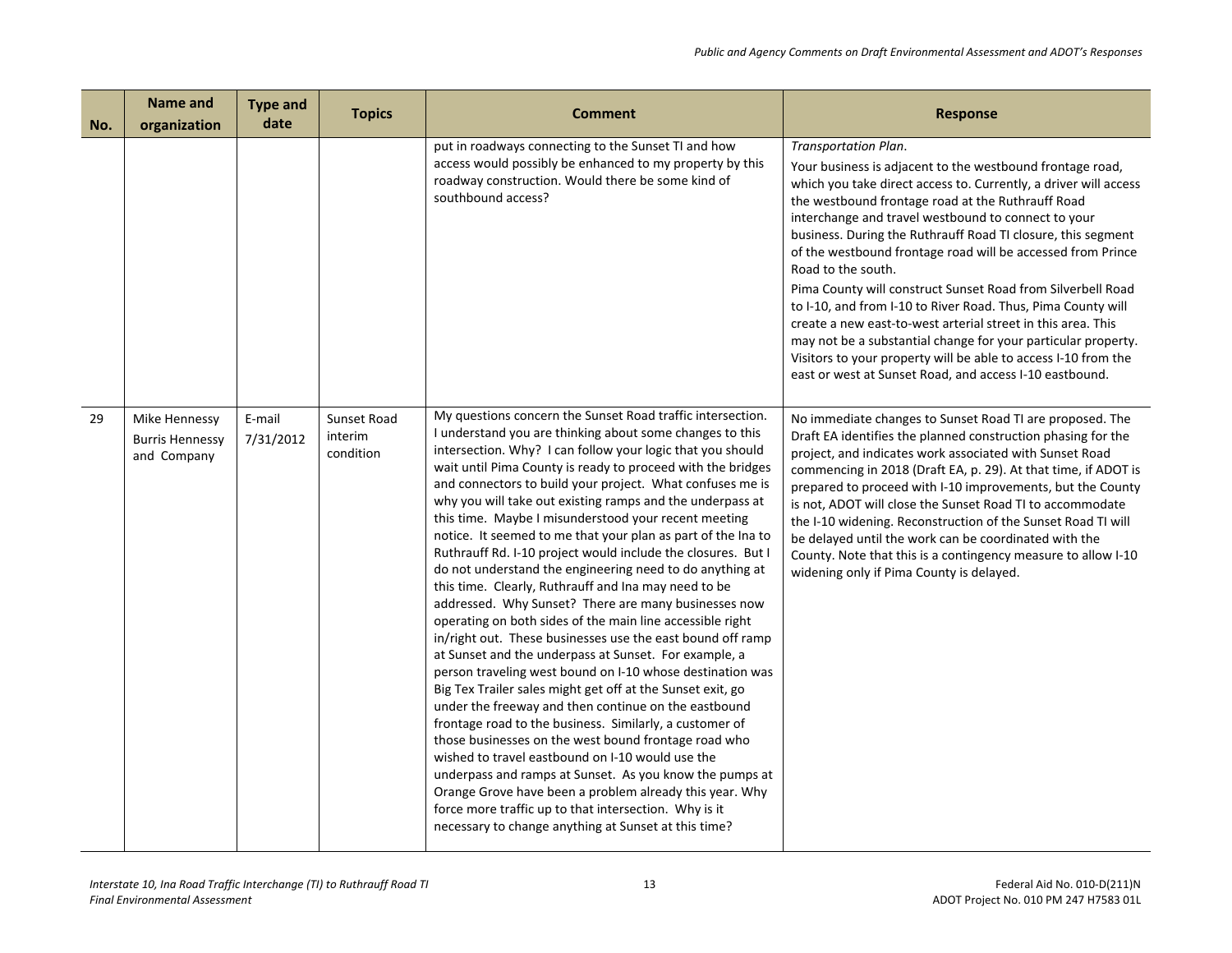| No. | Name and<br>organization                               | <b>Type and</b><br>date            | <b>Topics</b>                                                     | <b>Comment</b>                                                                                                                                                                                                                                                                                                                                                                                                                                                                                                                                                                                                                                                                                                                                                                                                                                                                                                                                                                                                                                                                                                                                                                                                                                                                                                                                                                                                                                                                                                                                                                                                                                                                                                                                                                                                                                                                                                                                                                                                              | <b>Response</b>                                                                                                                                                                                                                                                                                                                                                                                                                                                                                                                                                                                                                                                                                                                                                                                                                                                                                                                                                                                                                                                                                                                                                                                                                                                                                                                                                                                                                                                                                                                                                                                                                                                                                                                                                                                                                                                                                                                                                                                                                                                                                                                                                                                                                                                                                                                                              |
|-----|--------------------------------------------------------|------------------------------------|-------------------------------------------------------------------|-----------------------------------------------------------------------------------------------------------------------------------------------------------------------------------------------------------------------------------------------------------------------------------------------------------------------------------------------------------------------------------------------------------------------------------------------------------------------------------------------------------------------------------------------------------------------------------------------------------------------------------------------------------------------------------------------------------------------------------------------------------------------------------------------------------------------------------------------------------------------------------------------------------------------------------------------------------------------------------------------------------------------------------------------------------------------------------------------------------------------------------------------------------------------------------------------------------------------------------------------------------------------------------------------------------------------------------------------------------------------------------------------------------------------------------------------------------------------------------------------------------------------------------------------------------------------------------------------------------------------------------------------------------------------------------------------------------------------------------------------------------------------------------------------------------------------------------------------------------------------------------------------------------------------------------------------------------------------------------------------------------------------------|--------------------------------------------------------------------------------------------------------------------------------------------------------------------------------------------------------------------------------------------------------------------------------------------------------------------------------------------------------------------------------------------------------------------------------------------------------------------------------------------------------------------------------------------------------------------------------------------------------------------------------------------------------------------------------------------------------------------------------------------------------------------------------------------------------------------------------------------------------------------------------------------------------------------------------------------------------------------------------------------------------------------------------------------------------------------------------------------------------------------------------------------------------------------------------------------------------------------------------------------------------------------------------------------------------------------------------------------------------------------------------------------------------------------------------------------------------------------------------------------------------------------------------------------------------------------------------------------------------------------------------------------------------------------------------------------------------------------------------------------------------------------------------------------------------------------------------------------------------------------------------------------------------------------------------------------------------------------------------------------------------------------------------------------------------------------------------------------------------------------------------------------------------------------------------------------------------------------------------------------------------------------------------------------------------------------------------------------------------------|
| 30  | Mike Hennessy<br><b>Burris Hennessy</b><br>and Company | E-mail with<br>letter<br>7/31/2012 | <b>Business</b><br>impacts,<br>access,<br>property<br>acquisition | At the public meeting we spoke briefly about some<br>thoughts I had concerning my real estate at this<br>intersection. You suggested that I write you a letter with<br>some of my thoughts. Please find it attached.<br>Thank you for your willingness to listen. Please know that<br>my co-owner Tim Burris who was with us at the meeting is<br>also available for your comments or questions.<br>Letter attachment:<br>Thank you for your time at the Public Meeting. We are<br>very interested in ADOT'S design and schedule for the<br>I-10/El Camino del Cerro project. The real estate we own<br>or lease is located at the exact northwest corner of the<br>existing frontage road and El Camino del Cerro.<br>Our parcels are: 10120040D Ownership in Grant Road<br>Industrial LLC (currently Jack in Box)<br>10120038C Ownership in Parcel 38 LLC (currently Big Tex<br><b>Trailer Sales)</b><br>10120039A Exclusive Easement from the State of Arizona<br>(currently Big Tex)<br>Pete, I believe the two businesses we are involved with will<br>not survive your project, either during or after completion<br>of said project.<br>In the past we have worked with ADOT well and recognize<br>that you have both obligations and restrictions governing<br>what actions you can take. On the previous ADOT project<br>in this area (widening/building the frontage roads north of<br>El Camino del Cerro) we worked with ADOT to reach<br>win/win solutions for your engineering designs and our Big<br>Tex tenant. Another time, on another ADOT project (the<br>119/110 interchange) we worked with the local businesses<br>and all the residences on 34th Street to get a workable<br>access deal struck. I think if you check with those involved<br>at that time that they would agree that our expertise<br>helped time-wise and cost-wise with the completion of the<br>projects.<br>On this new project the access to Jack in the Box and Big<br>Tex seems really complicated. One way of understanding | Please see Project Phasing and Implementation in the Draft<br>EA (pp. 28–30) for a discussion of the anticipated schedule<br>for each of the four construction phases. Phase I involves<br>reconstruction of the Ruthrauff Road TI and will commence in<br>2015. However, ROW negotiations and acquisition will<br>commence during the final design stage.<br>We note that the Jack-in-the-Box property will require a<br>partial acquisition that will affect direct access to El Camino<br>del Cerro from the easternmost driveway. Right-in, right-out<br>access to El Camino del Cerro from the westernmost<br>driveway will be preserved. Additional circulation will be<br>provided by a new connector road that you reference, and<br>will facilitate eastbound, left-turn movements onto El Camino<br>del Cerro. Visitors to your property returning to the TI could<br>either turn right and perform a U-turn at the connector road<br>intersection or perform a southbound to eastbound left-turn<br>at the connector road/El Camino del Cerro intersection. From<br>a traffic standpoint these are considered to be more efficient<br>and safer movements than the current condition, and will<br>provide full and efficient access to your properties.<br>As Big Tex Trailers takes access through the other property,<br>these conditions will apply to that property as well.<br>The design of the new connector road will involve the fill and<br>abandonment of the drainage way. Instead, stormwater will<br>be intercepted and connected with a storm drain located<br>within El Camino del Cerro. This is not a Pima County- or<br>Corps-regulated drainage and does not present regulatory<br>concerns.<br>We agree that the connector road needs to be in place to<br>promote circulation prior to changing your access, that truck<br>movements will need to be accommodated, and that<br>driveway grades need to be accessible.<br>Based on an initial cost evaluation, construction of retaining<br>walls is expected to be more cost-effective than property<br>acquisition.<br>We note your comments about working well with ADOT in<br>the past and recognize your offer of property. Based on the<br>analysis to date, full acquisition of your property does not<br>appear to be warranted. However, more specific negotiations |
|     |                                                        |                                    |                                                                   | our concern was the comment that "This design takes the<br>convenience out of convenience store." The current design                                                                                                                                                                                                                                                                                                                                                                                                                                                                                                                                                                                                                                                                                                                                                                                                                                                                                                                                                                                                                                                                                                                                                                                                                                                                                                                                                                                                                                                                                                                                                                                                                                                                                                                                                                                                                                                                                                        | will be appropriate during the final design process.                                                                                                                                                                                                                                                                                                                                                                                                                                                                                                                                                                                                                                                                                                                                                                                                                                                                                                                                                                                                                                                                                                                                                                                                                                                                                                                                                                                                                                                                                                                                                                                                                                                                                                                                                                                                                                                                                                                                                                                                                                                                                                                                                                                                                                                                                                         |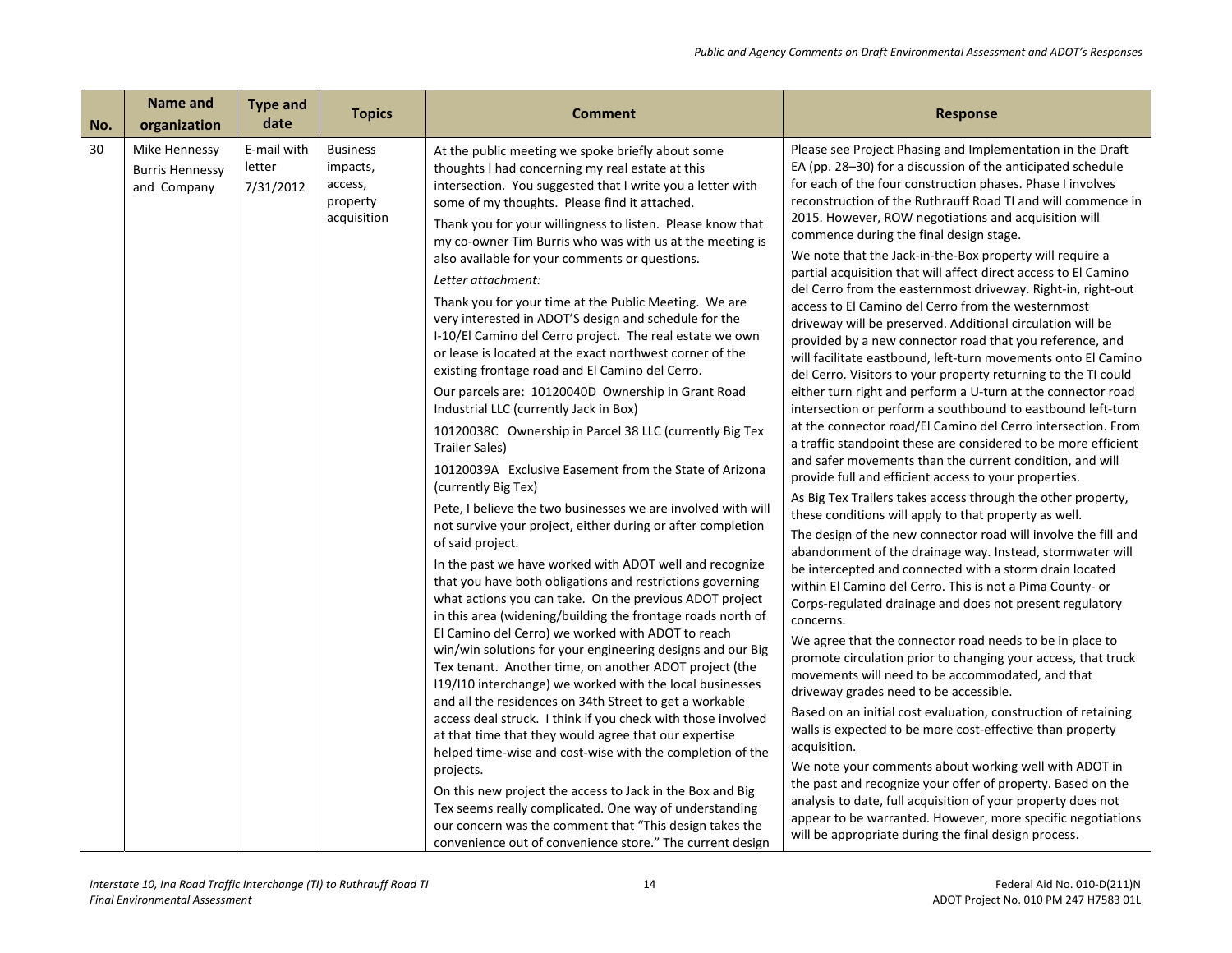| No. | <b>Name and</b><br>organization | <b>Type and</b><br>date | <b>Topics</b>                                                                                    | <b>Comment</b>                                                                                                                                                                                                                                                                                                                                                                                                                                                                                                                                                                                                                                                                                                                                                                                                                                                                                                                                                                                                                                                                                                                                                                                                                                                                                                                                                                                                                                                                                                                        | <b>Response</b>                                                                                                                                                                                                                                                                                                                                                                                                                                                                                                                                                                                                                                                                                                                                                                                                                                                                                                                                              |
|-----|---------------------------------|-------------------------|--------------------------------------------------------------------------------------------------|---------------------------------------------------------------------------------------------------------------------------------------------------------------------------------------------------------------------------------------------------------------------------------------------------------------------------------------------------------------------------------------------------------------------------------------------------------------------------------------------------------------------------------------------------------------------------------------------------------------------------------------------------------------------------------------------------------------------------------------------------------------------------------------------------------------------------------------------------------------------------------------------------------------------------------------------------------------------------------------------------------------------------------------------------------------------------------------------------------------------------------------------------------------------------------------------------------------------------------------------------------------------------------------------------------------------------------------------------------------------------------------------------------------------------------------------------------------------------------------------------------------------------------------|--------------------------------------------------------------------------------------------------------------------------------------------------------------------------------------------------------------------------------------------------------------------------------------------------------------------------------------------------------------------------------------------------------------------------------------------------------------------------------------------------------------------------------------------------------------------------------------------------------------------------------------------------------------------------------------------------------------------------------------------------------------------------------------------------------------------------------------------------------------------------------------------------------------------------------------------------------------|
|     |                                 |                         |                                                                                                  | also has some features that might add unnecessary<br>expense to the project. I am referring to running a road up<br>the drainage way. It looks both expensive, ecologically<br>challenging, and disastrous from a business standpoint.<br>Also, this improvement would have to be completed before<br>any ramp work started possibly delaying the other<br>construction. In addition, while the slope of the driveway<br>into the Jack in the Box from the completed raised El<br>Camino del Cerro may be legal show me a semi that will<br>take that turn for a burger! And the drivers of the larger<br>trailers being sold and serviced by Big Tex might decide to<br>find a more convenient business access-wise.<br>As a win/win solution I would like to suggest that you make<br>our properties a total take. I believe that solution will<br>result in fewer arguments from both businesses since they<br>would immediately begin the process of relocation and we<br>might have the funds to find new homes for them. Also,<br>having more right-of-way at the corner would certainly give<br>you the ability to use slope rather than retaining wall on<br>the raised frontage roads which helps with reduced costs<br>and reduced time. Finally, getting all of us working<br>together rather than against each other should be a value<br>to ADOT in reducing delays and potential legal actions.<br>Again, thank you for your time at the meeting. My co-<br>owner and I look forward to working with you in the future. |                                                                                                                                                                                                                                                                                                                                                                                                                                                                                                                                                                                                                                                                                                                                                                                                                                                                                                                                                              |
| 31  | <b>Steven Nuckolls</b>          | Telephone<br>8/2/2012   | Project<br>schedule, noise<br>abatement,<br>flooding,<br>property<br>impacts,<br>project support | When will construction start at Ruthrauff Road? When will<br>it be completed?<br>Will there be noise abatement?<br>He is located near Gilbert Pump [4842 N Shannon Road]<br>and is wondering how his property will be impacted. Will<br>ADOT be acquiring any of his property?<br>How will flood drainage be assessed? Will it meet all<br>standards?<br>Pima County informed him a few years ago that new<br>mobile homes on his lot will need to be put on pillars (flood<br>requirements). He said pillars are very expensive and he<br>has not had any new clients because of that requirement.<br>Since then, the Union Pacific Railroad has made<br>improvements to the area. He's wondering if the<br>improvements made by the railroad and ADOT will help lift                                                                                                                                                                                                                                                                                                                                                                                                                                                                                                                                                                                                                                                                                                                                                                | Please see Project Phasing and Implementation in the Draft<br>EA (pp. 28–30) for a discussion of the anticipated schedule<br>for each of the four construction phases. Phase I involves<br>reconstruction of the Ruthrauff Road TI and will commence in<br>2015 and last approximately 24 months.<br>Based on the noise analysis (Draft EA pp. 62-67), noise<br>abatement is not proposed.<br>Your property has not been identified for acquisition.<br>Drainage studies are being completed, and surface, or cross-<br>drainage, will be designed to produce no appreciable<br>increase in stormwater elevation on existing roads or<br>adjacent properties, as required by ADOT and the local<br>floodplain managers. Also see, Part IV, Section L, Drainage<br>and Floodplains, of the Draft EA. Improvement of existing<br>surface drainage is not part of the project objectives.<br>Although not a project goal, installation of project facilities is |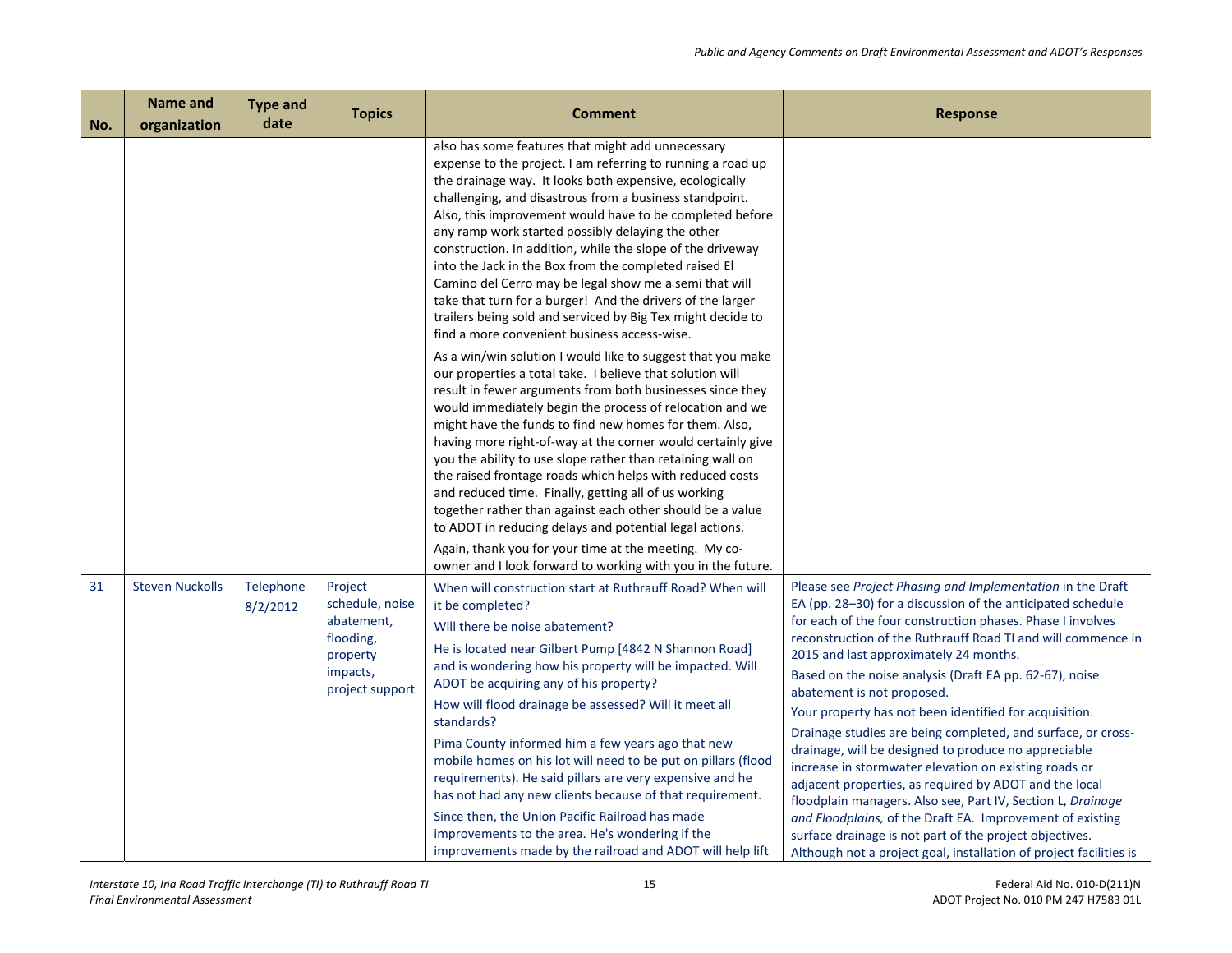| No. | <b>Name and</b><br>organization                                                                     | <b>Type and</b><br>date     | <b>Topics</b>                         | <b>Comment</b>                                                                                                                                                                                                                                                                                                                                                                                                                                                                                                                                                                                                                                                          | <b>Response</b>                                                                                                                                                                                                                                                                                                                                                                                                                                                                                                                                                                                                                                                                                                                                                                                                                                                                                                                                                                                                                                                                                                                                                                                 |
|-----|-----------------------------------------------------------------------------------------------------|-----------------------------|---------------------------------------|-------------------------------------------------------------------------------------------------------------------------------------------------------------------------------------------------------------------------------------------------------------------------------------------------------------------------------------------------------------------------------------------------------------------------------------------------------------------------------------------------------------------------------------------------------------------------------------------------------------------------------------------------------------------------|-------------------------------------------------------------------------------------------------------------------------------------------------------------------------------------------------------------------------------------------------------------------------------------------------------------------------------------------------------------------------------------------------------------------------------------------------------------------------------------------------------------------------------------------------------------------------------------------------------------------------------------------------------------------------------------------------------------------------------------------------------------------------------------------------------------------------------------------------------------------------------------------------------------------------------------------------------------------------------------------------------------------------------------------------------------------------------------------------------------------------------------------------------------------------------------------------|
|     |                                                                                                     |                             |                                       | that requirement.<br>He is very excited about the project. He thinks it will make<br>things safer and more efficient, as well as ease traffic.                                                                                                                                                                                                                                                                                                                                                                                                                                                                                                                          | likely to result in some improvement of surface drainage in<br>your area, however, additional drainage design decision will<br>be mad during final design.<br>In addition, we encourage you to contact Pima County                                                                                                                                                                                                                                                                                                                                                                                                                                                                                                                                                                                                                                                                                                                                                                                                                                                                                                                                                                              |
|     |                                                                                                     |                             |                                       |                                                                                                                                                                                                                                                                                                                                                                                                                                                                                                                                                                                                                                                                         | Regional Flood Control District on upcoming study and<br>mapping of this area, and current floodplain and building<br>requirements.                                                                                                                                                                                                                                                                                                                                                                                                                                                                                                                                                                                                                                                                                                                                                                                                                                                                                                                                                                                                                                                             |
| 32  | Steve Hopkins,<br><b>Cool Breeze Air</b><br><b>Solutions LLC</b>                                    | Comment<br>form<br>8/2/2012 | Access and fire<br>protection         | I own a property at 5141 N. Casa Grade Hwy. Tucson,<br>Arizona 85743. I have over 40 vehicles per day coming in<br>and out of my property to conduct business. The proposed<br>one-lane, one-way, at-grade roadway will greatly impact<br>my business. Once the roadway is complete will the<br>frontage road still be one way and if so where would you<br>access from to get to our business. My other concern is in<br>regards to there not being fire protection within 1000 feet.<br>I believe it would be a benefit to all the business in this<br>block to have a hydrant installed. This would be a great<br>opportunity to have this done during construction. | A one-lane, one-way, at grade roadway to provide access to<br>Sunset Road is no longer proposed. Rather, if ADOT should<br>elect to reconstruct I-10 prior to the construction of the<br>ultimate Sunset Road TI east and west approaches by Pima<br>County, the following conditions will apply:<br>Closure and removal of the Sunset Road TI crossroad, ramps<br>and structures; reconstruction of I-10 between the existing<br>frontage roads; and maintenance of right-in and right-out<br>access to Sunset Road from the eastbound frontage road at<br>the existing location.<br>Based on your property address, your direct property access<br>currently is, and will continue to be, through the existing<br>eastbound frontage road. However, to get to your property,<br>westbound drivers on I-10 and the westbound frontage road<br>will need to access the eastbound frontage road at Orange<br>Grove Road, rather than Sunset Road.<br>Provision or extension of utility infrastructure, such as water<br>supply lines or fire hydrants, is beyond the scope of this<br>project. However, you may want to contact your applicable<br>utility. Emergency access will be maintained. |
| 33  | Patricia Alaniz,<br><b>Real Estate</b><br>Property<br>Supervisor,<br><b>Circle K Stores</b><br>Inc. | E-mail<br>8/6/2012          | Access and<br>property<br>acquisition | Below are some changes to ADOT's proposed plan outlined<br>in Todd Emery's letter of May 14, 2012. It appears that we<br>can make this work if the following changes are made:<br>1. Shift the drive on Ina Road west 25' to bring it as close to                                                                                                                                                                                                                                                                                                                                                                                                                       | We recognize your property-specific comments on access<br>and acquisition, and proposed property exchanges. Your<br>comments will be forwarded to the appropriate parties for<br>consideration during acquisition and final design, including<br>ADOT Right-of-Way Section.                                                                                                                                                                                                                                                                                                                                                                                                                                                                                                                                                                                                                                                                                                                                                                                                                                                                                                                     |
|     |                                                                                                     |                             |                                       | our store as possible                                                                                                                                                                                                                                                                                                                                                                                                                                                                                                                                                                                                                                                   |                                                                                                                                                                                                                                                                                                                                                                                                                                                                                                                                                                                                                                                                                                                                                                                                                                                                                                                                                                                                                                                                                                                                                                                                 |
|     |                                                                                                     |                             |                                       | 2. Add a drive as shown on the attached exhibit. The drive<br>will align with Camino De La Cruz                                                                                                                                                                                                                                                                                                                                                                                                                                                                                                                                                                         |                                                                                                                                                                                                                                                                                                                                                                                                                                                                                                                                                                                                                                                                                                                                                                                                                                                                                                                                                                                                                                                                                                                                                                                                 |
|     |                                                                                                     |                             |                                       | 3. Circle K and ADOT will exchange properties as shown on<br>the attached exhibit. The Circle K property is north of the<br>store and the ADOT parcel will be the land remaining after<br>the taking of Donut Wheel, the parts store and auto repair<br>shop. ADOT to demolish the existing buildings                                                                                                                                                                                                                                                                                                                                                                   |                                                                                                                                                                                                                                                                                                                                                                                                                                                                                                                                                                                                                                                                                                                                                                                                                                                                                                                                                                                                                                                                                                                                                                                                 |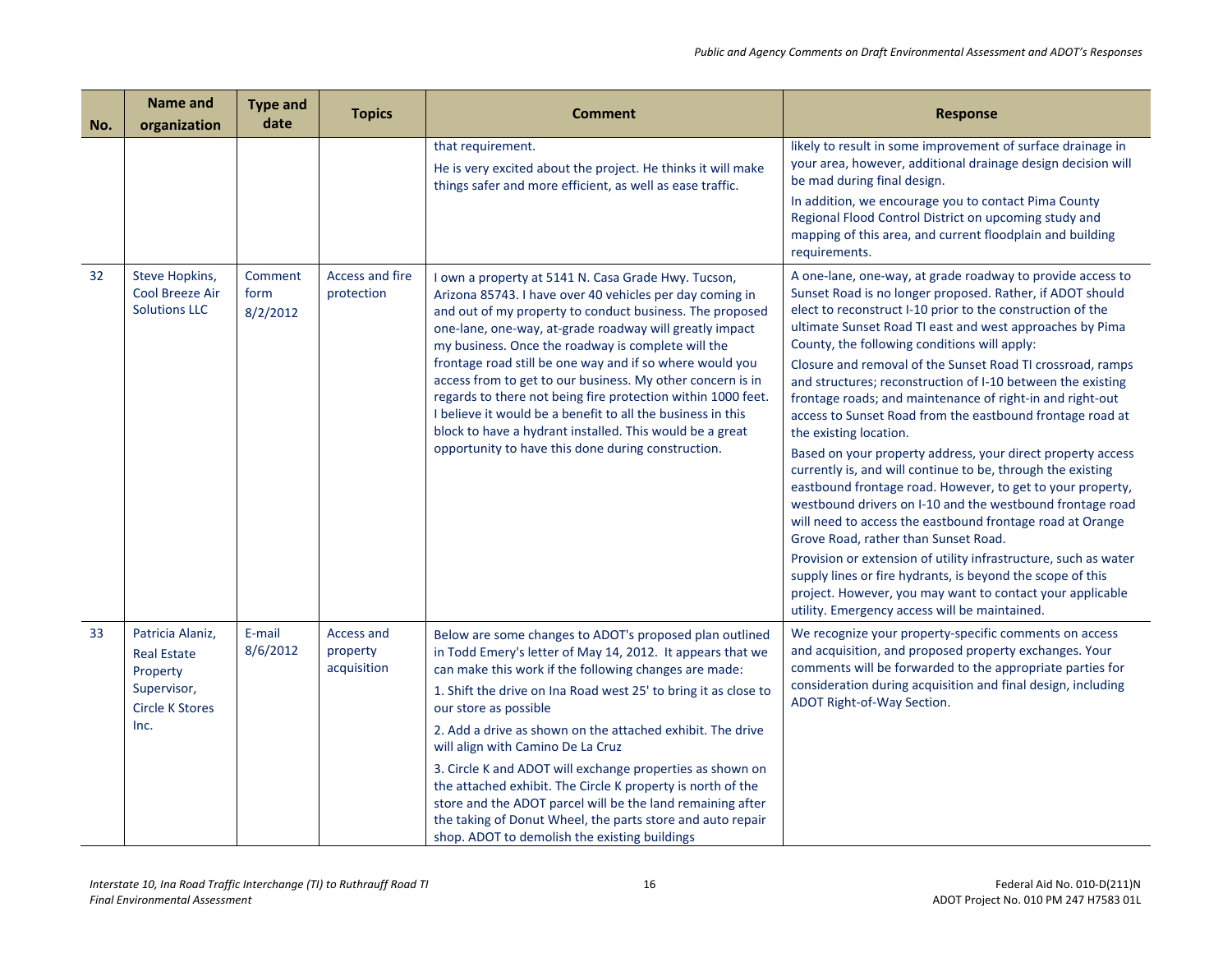| No. | Name and<br>organization                                                                                              | <b>Type and</b><br>date        | <b>Topics</b>       | <b>Comment</b>                                                                                                                                                                                                                                                                                                                                                                                                                                                                                                                                                                                                                                                                                                                                                                                                                                                                                                                                                                                                                                                                                                                                                                                                                                                                                             | <b>Response</b>                                                                                                                                                                                                                                                                                                                                                                                                                                                                                                                                                                                                                                                |
|-----|-----------------------------------------------------------------------------------------------------------------------|--------------------------------|---------------------|------------------------------------------------------------------------------------------------------------------------------------------------------------------------------------------------------------------------------------------------------------------------------------------------------------------------------------------------------------------------------------------------------------------------------------------------------------------------------------------------------------------------------------------------------------------------------------------------------------------------------------------------------------------------------------------------------------------------------------------------------------------------------------------------------------------------------------------------------------------------------------------------------------------------------------------------------------------------------------------------------------------------------------------------------------------------------------------------------------------------------------------------------------------------------------------------------------------------------------------------------------------------------------------------------------|----------------------------------------------------------------------------------------------------------------------------------------------------------------------------------------------------------------------------------------------------------------------------------------------------------------------------------------------------------------------------------------------------------------------------------------------------------------------------------------------------------------------------------------------------------------------------------------------------------------------------------------------------------------|
|     |                                                                                                                       |                                |                     | 4. Donut Wheel, the parts store and the auto repair being<br>a total taking and the buildings demolished<br>Please forward to Todd at your earliest convenience for his<br>review and comments.                                                                                                                                                                                                                                                                                                                                                                                                                                                                                                                                                                                                                                                                                                                                                                                                                                                                                                                                                                                                                                                                                                            |                                                                                                                                                                                                                                                                                                                                                                                                                                                                                                                                                                                                                                                                |
|     |                                                                                                                       |                                |                     | Attachment provided in Appendix A.                                                                                                                                                                                                                                                                                                                                                                                                                                                                                                                                                                                                                                                                                                                                                                                                                                                                                                                                                                                                                                                                                                                                                                                                                                                                         |                                                                                                                                                                                                                                                                                                                                                                                                                                                                                                                                                                                                                                                                |
| 34  | Timothy<br>Fascetta, Group<br><b>Operations</b><br>Manager,<br>Enterprise<br>Leasing<br>Company of<br>Phoenix         | E-mail<br>8/9/2012             | Project<br>schedule | I attended the public meeting held on June 21st regarding<br>the Ina Road / Interstate 10 Interchange Project.<br>Enterprise Leasing Company of Phoenix, LLC (DBA:<br>Enterprise Rent-A-Car) currently leases a building which is<br>in the proposed "right of way" for the aforementioned<br>project. It is our understanding our entire building / site<br>will be taken for the project. Additionally, from the<br>meeting, it is my understanding the Ina Road phase would<br>commence in 2016 and the right away acquisitions would<br>occur at or just prior to the commence of said phase. I<br>would greatly appreciate it if you would let me know the<br>following:<br>1. Has a final timetable been adopted? If so, when will it<br>be made public information (I know comments were due<br>by 7/6 and then a final FHWA Decision Document was to be<br>drafted).<br>2. Is the proposed 2016 date still a good guidance date for<br>us to utilize?<br>3. When will the actual right away acquisitions commence?<br>We are attempting plan our long-term real estate strategy<br>for the Tucson area and the above information is crucial to<br>us formulating an accurate strategy.<br>Thank you in advance for your attention to this matter and<br>I look forward to receiving your response. | The schedule (Draft EA, pp. 28-30) provides an estimate of<br>project implementation based on the proposed phasing,<br>related funding, and the steps needed to complete design,<br>acquisition, and construction. Schedule delays are always a<br>possibility. Additional public involvement will provide the<br>community with updates as the project design progresses.<br>The current schedule indicates that construction of Phase II -<br>I-10/Ina Road TI would begin in 2016. Acquisition is a<br>prerequisite to construction and usually begins following<br>completion of the 60% design plans, approximately 9-12<br>months prior to construction. |
| 35  | Kathy Kubish,<br>Sue Droubie,<br>Pima County<br><b>Assessor's Office</b><br>Commercial<br>Property<br><b>Division</b> | Telephone<br>call<br>8/10/2012 | Project<br>schedule | Where can we obtain a map of the Ina Road TI?<br>When will the project start and how long will it take. The<br>project may adversely affect the values of the properties?<br>Sue would like someone from ADOT to contact her about<br>questions she has about other ADOT projects in the County<br>- she said it would be good for her to have a general<br>contact for those inquiries.                                                                                                                                                                                                                                                                                                                                                                                                                                                                                                                                                                                                                                                                                                                                                                                                                                                                                                                   | A map of the Ina Road TI is located in the Draft EA (p. 23). A<br>project schedule is provided in the Draft EA (pp. 28-30), and<br>describes the anticipated sequencing and duration for each<br>phase of the project.<br>Your message regarding other projects has been forwarded<br>to ADOT Communications and Community Partnerships<br>Division.                                                                                                                                                                                                                                                                                                           |